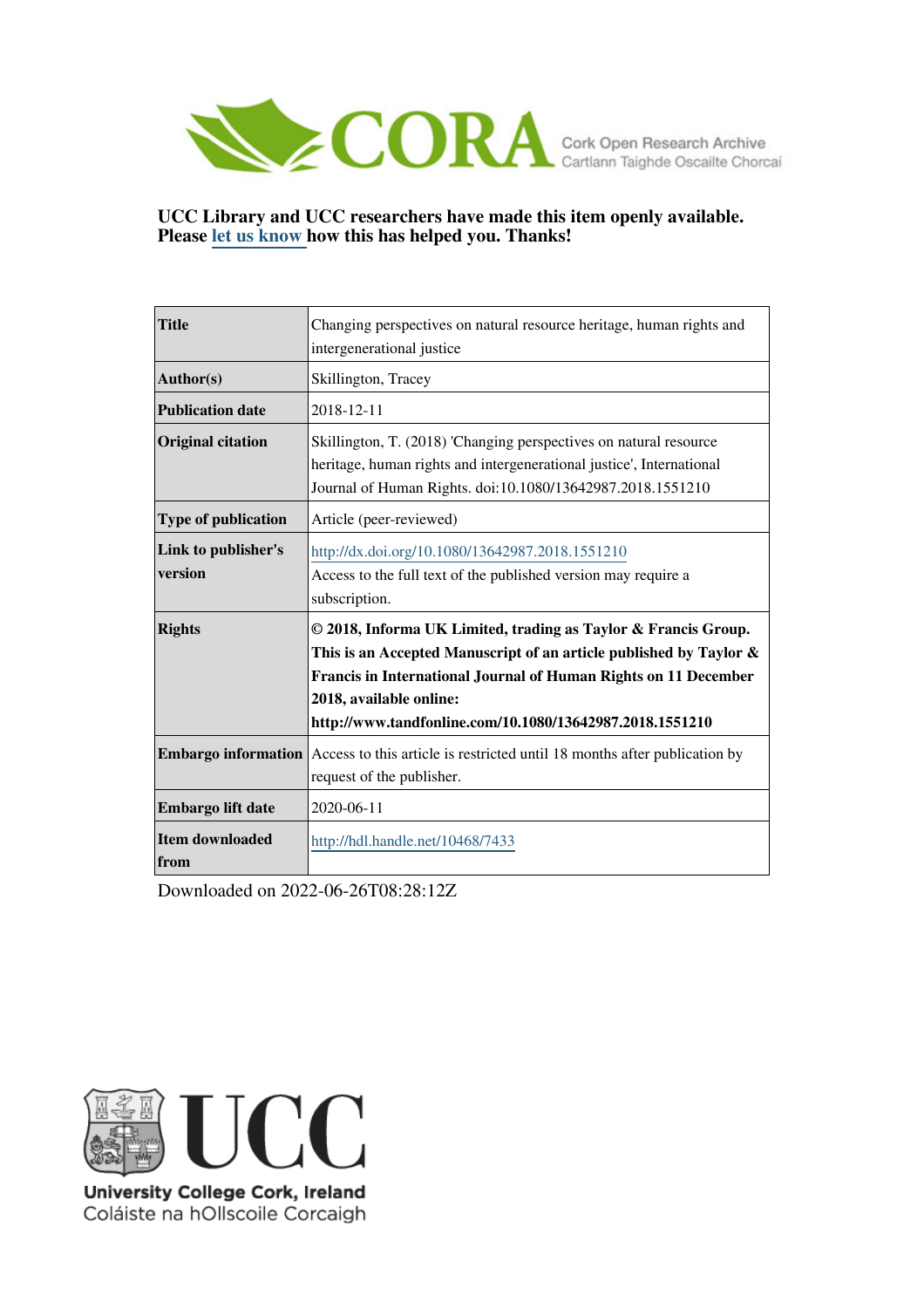**Changing Perspectives on Natural Resource Heritage, Human Rights, and Intergenerational Justice**

**Tracey Skillington**

**Published in** *The International Journal of Human Rights***, Dec. 2018**

## Abstract:

This paper observes how the social, political and legal life of rights continues to evolve in response to growing natural resource scarcity and deteriorating climate conditions worldwide. In particular, it assesses the type of interpretive repertoires actors bring to bear on issues of justice between generations and human rights eligibility, documenting arguments put forward in defense, as well as against assigning a rights status to those not yet born. It notes how scientific research documenting the 'forcing effects' of escalating atmospheric pollution on long-term planetary wellbeing triggers a new conversation on the limits of traditional approaches to environmental justice and highlights the need to consider once again how a more long-term perspectivism on duties, rights and responsibilities can be institutionally applied.

**Keywords:** generations, human rights, natural resource heritage, climate change, legal change, political presentism

# **Introduction**

This paper explores how a discounting of the long-term costs of current rates of natural resource depletion is defended as 'just' by some and condemned as 'irresponsible' by others. For the latter, excessive levels of consumption of fossil fuels, forests, minerals, as well as escalating rates of atmospheric pollution reflect a form of 'privileged irresponsibility' $1$  in that such deeds are not performed in ignorance but with significant awareness of their ecological impact. For the former, ongoing resource exploitation remains an inalienable right of all sovereign states communities, one essential to the exercise of rights to self-determination and continuing economic and social development. Whilst divisions between these positions continue to deepen, where there is agreement is on the power wielded by living generations to save or dispose of finite resource reserves in ways that unborn or, even younger generations today do not exercise power. Lacking contemporaneity and physical presence in the case of future generations, or political influence in the case of youth, both are incapable of prohibiting major polluting agents from defaulting on obligations to ensure that essential resources such as a safe atmosphere 'are fully safeguarded'<sup>[2](#page-16-1)</sup> and the 'dignity' all peoples respected.<sup>[3](#page-16-2)</sup> A key question, therefore, is whether this power ought to be subject to more stringent regulatory control in light of the fact that certain natural resources are needed by all generations, not just those exerting power in the present?

Existing legislation encourages natural resource heritage to be transmitted to future generations in a form that is not unreasonably compromised by the products of our living (e.g., excessive carbon pollution or armed conflict, for instance). For some,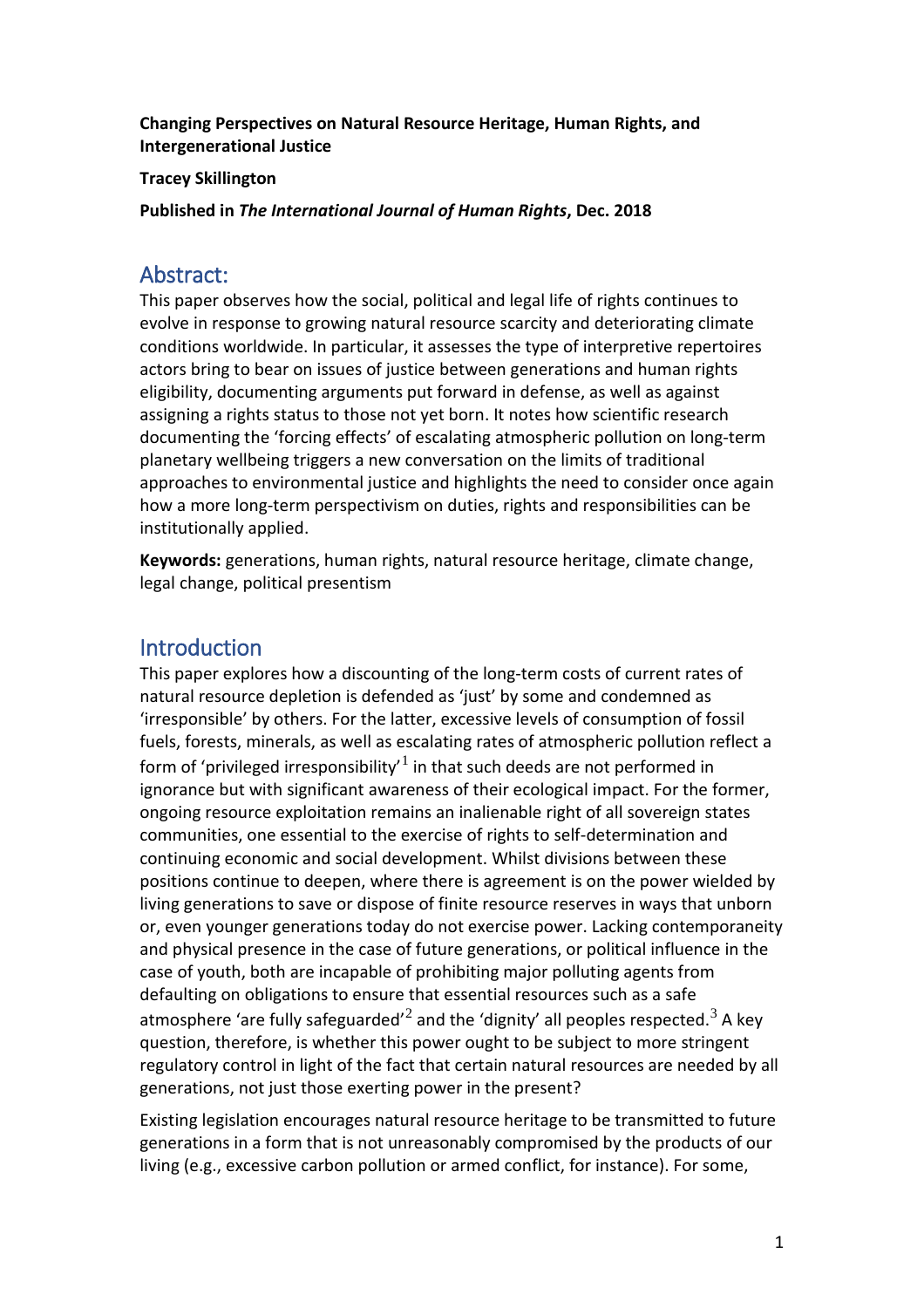however, there are clear limits to these obligations. Setting aside a portion of scarce resources for the benefit of hypothetical peoples of the future, skeptics argue, makes neither practical nor moral sense, especially when the number of chronically undernourished people in the world is rising (one in every nine people today, according to figures produced by the Food and Agriculture Organization<sup>[4](#page-16-3)</sup>, and more than 40% of the present global population are negatively affected by water scarcity).<sup>[5](#page-16-4)</sup> If justice requires that we alleviate the suffering of the least advantaged, critics argue, then the claims of the present resource needy would appear to be more compelling. The analysis below lays out the main arguments presented by exponents of each of these positions, starting with those firmly against assigning a rights persona to future generations before considering how deteriorating climate conditions together with growing scientific evidence of the long-term resource deficiencies is strengthening support for a human rights approach to climate change being explored inter-generationally. The paper draws attention to the type of interpretive repertoires<sup>[6](#page-16-5)</sup> competing actors bring to bear on issues of environmental justice and human rights eligibility, as well as the question of where the boundaries of the just society ought to reside.

## The case against ascribing present rights to future generations

For opponents, the main objection to granting a present rights status to future peoples is the latter's potential, as opposed to real existence (i.e., not yet born). While we may feel certain obligations towards future humanity, such as taking account of the more long-term effects of current environmental, economic, and social practices, this does not imply that future persons are presently bearers of rights. Amongst those advocating this viewpoint are Beckerman<sup>[7](#page-16-6)</sup> and Steiner<sup>[8](#page-16-7)</sup> both of whom have questioned whether a correspondence can actually be established between legal rights that exist now and persons who may or may not exist in the future (depending on circumstances). For both of these thinkers, 'the non existence challenge' proves too big an obstacle to ever make a rights argument viable.<sup>[9](#page-16-8)</sup> How, Steiner  $^{10}$  $^{10}$  $^{10}$  asks, can rights to finite natural resource reserves be enforced if the bearer of these rights is not in a position to exercise them? Having the power to enforce rights to a clean atmosphere, for instance, presupposes that the rights holder and obligation bearer co-exist. A certain minimum degree of correlativity, they argue, must prevail between parties if rights are to be actualized in a manner that is meaningful. $^{11}$  $^{11}$  $^{11}$ 

In this instance, the 'likely future existence' of humans is thought not to offer sufficiently solid grounds for granting recognition to unborn generations' rights to a safe and healthy living environment. It is senseless, they claim, to grant rights privileges to persons who do not and may not exist in the future, especially as those conditions necessary to sustain healthy living continue to deteriorate (e.g., increased exposure to infectious disease, extreme weather events, contamination of food and water sources, etc.).<sup>[12](#page-16-11)</sup> Certainly, escalating rates of global warming are expected to reduce prospects for life on this planet in the years ahead, especially if greater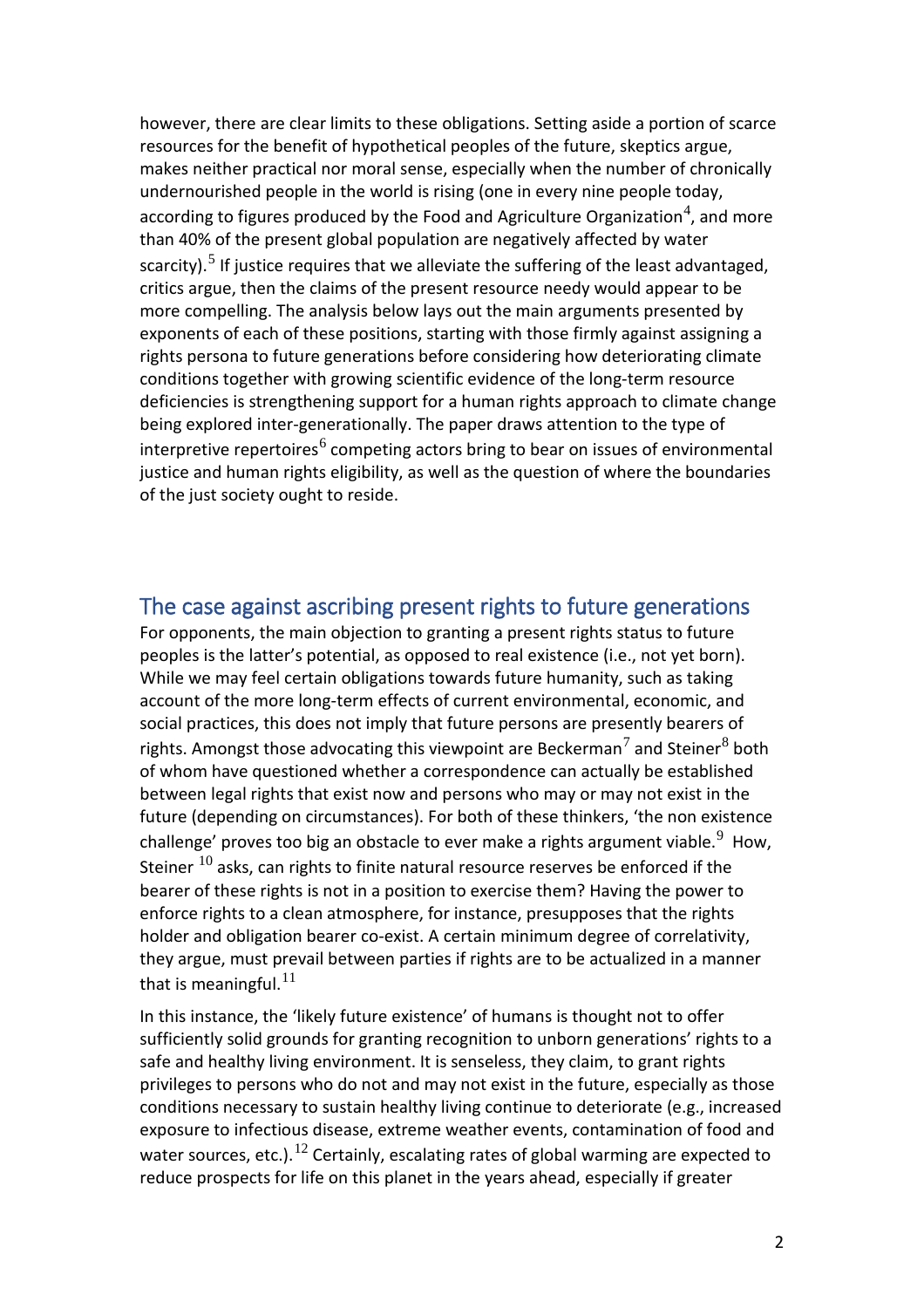efforts are not made to steer the current energy system onto a safer development path. Present global trends in emissions rates $^{13}$  $^{13}$  $^{13}$ , energy policy (increased investment in fossil fuels) and population growth do not suggest for some that commitments to keep average temperatures below the 2oC threshold set out in the Paris Climate Agreement (2015) will hold. If agreed safe limits are surpassed and global temperatures continue to edge closer to 4oC rise, chemical, physical and biological processes that modulate the functioning of the Earth will begin to break down, at which point the capacity of human populations to adapt, in the face of extreme water stress and crop failure, will invariably decline.  $^{14}$  $^{14}$  $^{14}$  Do such future dystopias then offer support to Steiner and Beckerman's argument against assigning rights to future generations?

If environmental conditions eventually do not support human flourishing, can we meaningfully claim that *non-existent future peoples* have being harmed by our failure to preserve a planet that has not been 'irreversibly damaged by human activity'?<sup>[15](#page-17-1)</sup> Further, if future peoples, by virtue of their non-existence, cannot be harmed, how can we legitimately claim they have rights? The right and wrong of current resource depleting practices depends almost entirely, according to this perspective, on the consequences of these actions for living generations, not for those not yet born. Once we begin to talk about rights, we must assume a framework of action in which the performance of a specific set of legal obligations can be realized. But how can we fulfill obligations to peoples who may never exist? Whatever rights future generations may have in the future, they do not possess these same rights now.  $^{16}$  $^{16}$  $^{16}$  At most, humanity is said to bear a moral responsibility to take into account the interests of future generations when shaping the contours of the just society. Obligations here include the need to bequeath to future peoples basic liberties and ensure a compassionate treatment of nature<sup>[17](#page-17-3)</sup> but in no way are these obligations seen as offering a legitimate basis for asserting a series of noncorrelative rights and duties between specified present and unspecified future peoples. Neither should they be considered a constraint on current standards of living or the pursuit of further economic growth (e.g., the expansion of energy sector). Also advocating this position, the World Bank, in a 2011 report entitled 'Human Rights and Climate Change', notes how 'explicit human rights arguments have yet to gain traction to any appreciable extent within climate change negotiations', especially those referencing future generations.  $^{18}$  $^{18}$  $^{18}$  This, it believes, is explained by the absence of any direct support in international law for a rights approach to intergenerational justice.

The international human rights framework, on its face, appears not to accommodate easily the interests of future generations. The human rights legal framework appears somewhat reactive in its design, geared more to redressing past or imminent harms than the speculative business of scientific predictions pertinent to climate change.  $^{19}$  $^{19}$  $^{19}$ 

Indeed, the sheer 'speculative' nature of scientific assessments of future ecological conditions, it argues, should discourage any attempts to extend a human rights framework outwards to include future peoples. A human rights approach is even said to risk 'overloading an already fragile climate change agenda', chiefly because human rights are a 'source of mistrust' amongst developing states concerned they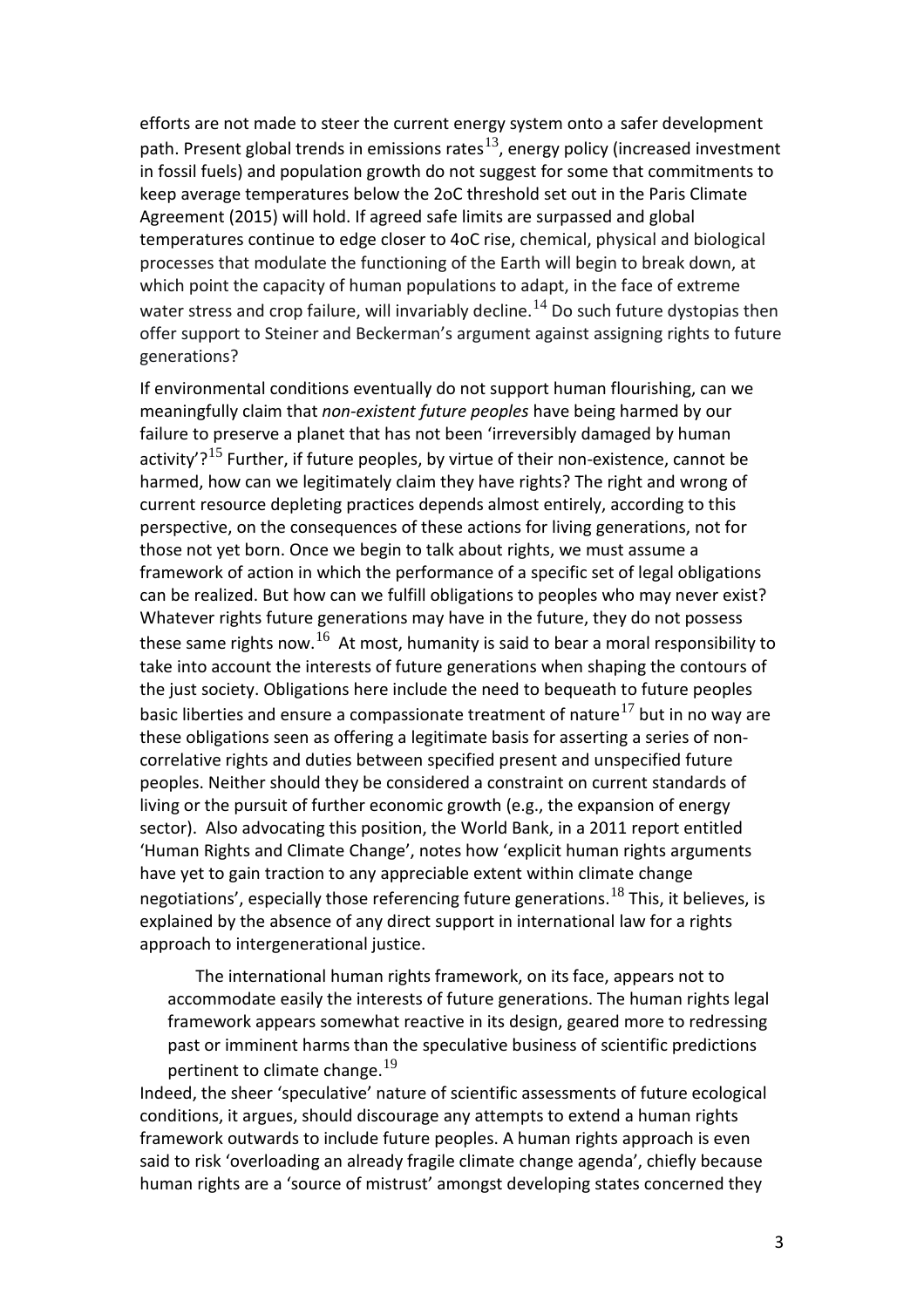will be used 'as a way of either preventing their development' or imposing 'conditionalities' on their eligibility for climate change adaptation funds.<sup>[20](#page-17-6)</sup> Amongst more industrialized states, also, the World Bank detects a fear that a stronger official recognition of linkages between climate change and human rights violations will bolster the case for further unwanted 'extra-territorial' legal regulations. Causing particular concern is the 'collective or self-standing right to a safe and secure environment' and its use as a 'political or legal weapon against them'. $^{21}$  $^{21}$  $^{21}$  Certainly, such concerns were expressed by the US in its submission to the UN Office of the High Commissioner for Human Rights in 2009 on the relationship between climate change and human rights when it denied the existence of a right to 'a safe environment' under international law and, by extension, the legitimacy of any efforts to promote rights arguments on this basis.<sup>[22](#page-17-8)</sup> Climate change, it added, is 'one of many natural and social phenomena that may affect the enjoyment of human rights and, therefore, cannot be singled out as 'the cause' of human rights violations, particularly those arising internationally. $^{23}$  $^{23}$  $^{23}$  Restricting resource rights eligibility to living 'legitimate' claimants, particularly those with a legal contractual right to precious reserves of minerals, oil, gas, seeds, forests, arable lands, etc., and striking 'a balance' between environmental harm and the benefits of the activities causing it are asserted instead as primary concerns, as is the need to protect the energy, water and development needs of the present.<sup>[24](#page-17-10)</sup>

According to this perspective, rights eligibility cannot be extended to future peoples because, amongst other things, they are not yet the bearers of specific properties. In other words, to 'have rights' is to possess properties to which one can claim a legitimate right.  $25$  What is proposed instead is a weak consideration of the interests of future peoples, but not their rights. In making this argument, the assumption would be that one can prove the absence of any added value in ascribing rights to future peoples at this point in time. The assumption also would be that one can demonstrate how current rates of depletion of fossil fuels, forests, fish stocks, arable lands, in gravely affecting future supplies, affect only the interests of future generations, but not necessarily their rights to health<sup>[26](#page-17-12)</sup>, development<sup>[27](#page-17-13)</sup>, a safe environment (constitutionally grounded), or freedom from want. $^{28}$  $^{28}$  $^{28}$  As the science of climate change grows evermore precise, so too does our knowledge of its future impact on the ecological circumstances of generations to come. If current resource depletion practices then are not performed in ignorance of their long-term effects, future ecological disaster correlates directly with negligence on our part.<sup>[29](#page-17-15)</sup>

For legal experts and human rights campaign groups, the World Bank's reading of human rights eligibility is objectionable for a number of reasons. First, it signals what they believe to be a deliberate misinterpretation of the essential nature of human rights (not just a matter of entitlement but, also, duties to others). Rights, they argue, cannot be equated with ownership of the world's remaining lands, freshwater reserves, seeds, minerals and other essential resources in the manner implied by its emphasis on the needs of the present. Second, resource needs, including those arising from increasing rates of global poverty, are as much a matter of intergenerational, as intragenerational equity, given the tendency for poverty to be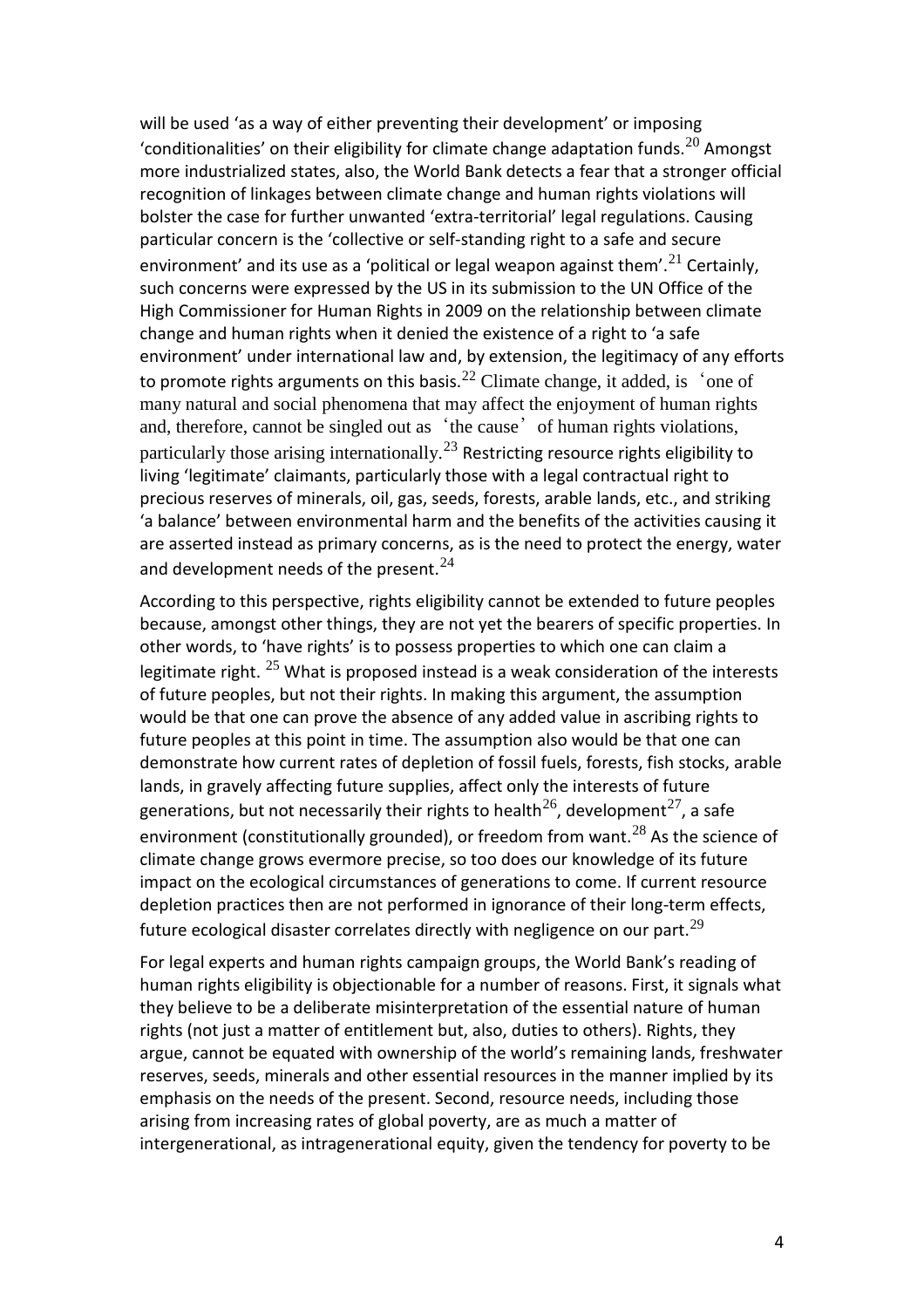transmitted from parent-to-child and declining rates of social mobility more generally. $^{30}$  $^{30}$  $^{30}$ 

UN Special Rapporteur on Extreme Poverty and Human Rights, Philip Alston <sup>[31](#page-17-17)</sup> even accuses the World Bank of trying to create a 'human rights free zone', portraying the capitalist order it supports as a hazard to the basic needs of all of humanity. Equally critical, Human Rights Watch<sup>[32](#page-18-0)</sup> describes the World Bank's second draft of its safeguard policies for nearly 12,000 high-risk projects in over 170 countries<sup>[33](#page-18-1)</sup>, as a 'dangerous rollback in environmental [and] social protections'. Instead of providing 'heightened protection and vigilance' at this crucial point in our ecological history (in terms of long-term sustainability), such a policy is thought to weaken commitments to international human rights standards and increase the 'discretionary nature' of environmental protections. The Centre for International Environmental Law further questions how more voluntary regulatory arrangements could be seen as a preferable means of protecting the welfare of vulnerable communities, present and future.[34](#page-18-2)

We may be uncertain at this point as to what the good life will mean for peoples of the future, or how precisely populations will adapt to living under harsh ecological conditions. However, we do know two basic facts. First, what basic resources populations need to survive and, second, given their finite and precious nature, our responsibilities to ensure such resources are protected. Since future generations are helpless to change what is forced upon them (e.g., a compromised eco-system), it is incumbent on living peoples to impose lesser risks than are currently being created through drilling, ocean trawling, fracking, and similarly destructive practices. Since these practices directly impact upon the health of the planet, they inevitably will also impact upon the health of future generations and restrict the range of choices available to them (e.g., choices as to where to live (habitable lands), what crops will grow, the distribution of freshwater supplies, illnesses and diseases caused by cumulative atmospheric pollution, etc.). It is essential we do not act as if the effects of today's extreme levels of resource extraction do not matter.

The fact that future peoples cannot impose constraints on current rates of resource depletion does not take from obligations to respect their rights to resources.<sup>[35](#page-18-3)</sup> Article 4 of the UNESCO Declaration on the Responsibilities of the Present Generations Towards Future Generations refers to obligations 'to bequeath to future generations an Earth which will not one day be irreversibly damaged by human activity'.  $36$  Article 5 stresses the need to preserve 'for future generations resources necessary for sustaining human life and development'. Because persons belonging to future generations are recognized as having of this moment certain rights by the UNESCO Declaration of the Human Rights of Future Generations and the Rio Declaration (Principle 3)<sup>[37](#page-18-5)</sup>, both offer clarification as to why the welfare *and rights* of future peoples must be protected. Article 2 of the Convention on Biological Diversity<sup>[38](#page-18-6)</sup> highlights the importance of exploiting biological diversity in a 'sustainable' manner and at a rate that does not lend itself to long-term decline. The potential of ecosystems, it adds, must be maintained 'to meet the needs and aspirations of present and future generations'.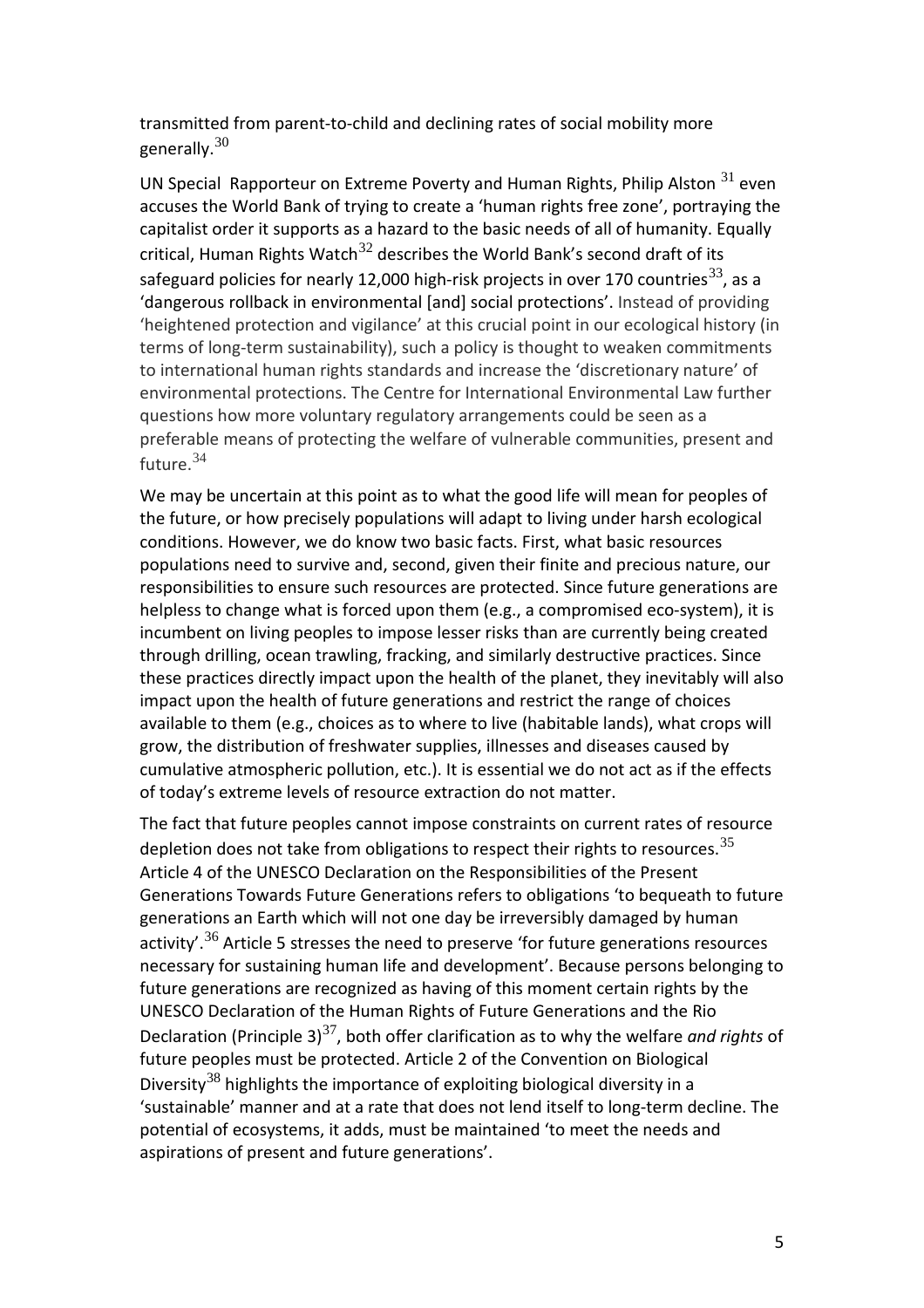Of relevance here are both the individual rights of 'identifiable' living peoples to a sustainable future, as well as the collective rights of future generations whose identity may not be clearly determinable at this point in time but whose need for basic, life sustaining resources is. Freeman $^{39}$  $^{39}$  $^{39}$  in his reading of Raz's<sup>[40](#page-18-8)</sup> interest-based concept of rights, suggests that A (e.g., future generations) has a right to x (natural resources as public goods) only if the interest A has in having x is a sufficient reason for imposing a duty on B (e.g., living generations) to protect A's right to x. Given that the resources in question are basic to survival (e.g., clean water, air, and lands), A's interest in x in this instance is incontestable. Because the preservation of safe and healthy living conditions is essential, sufficient reason is present to impose strict duties on living generations to ensure ecological conditions continue to support planetary life into the future. The interests of no single member of future generations to such resources are sufficient to justify holding present resource users accountable for duties of care and legal responsibility (as Beckerman and Steiner propose). However, the fundamental interests of all together are. The essence of this approach is the normative protection of *all generations'* ecological inheritance, basic wellbeing, and ongoing capacity to be self-determining (to enable sufficient economic, social and cultural development). $^{41}$  $^{41}$  $^{41}$ 

International legal agencies, together with a growing number of human rights organizations and climate justice campaigners, draw increasingly on the 'evidentiary' knowledge of science<sup>[42](#page-18-10)</sup>, as much as legal arguments to support a position of opposition to attempts to restrict justice considerations (including human rights protections) to the needs of the present.

# The contribution of science to the debate on intergenerational justice

Of particular value to these actors is emerging scientific research, using climate models of increasing complexity, which documents how and why global temperatures and atmospheric pollution are rising faster than previously assumed. $^{43}$  $^{43}$  $^{43}$ So detailed are these findings that they prompt a fundamental reconsideration of the way human-environmental interactions have traditionally been conceptualized. Industrial-scale energy flows from fossil fuel carbon, in particular, are transforming the Earth's atmosphere, oceans, biosphere and nutrient cycles<sup>[44](#page-18-12)</sup> at such a pace that we no longer operate within the boundaries of what scientists call a 'safe operating space' for humanity.<sup>[45](#page-18-13)</sup> Increasing knowledge of 'the deep time scales' of human interference with the natural cycles of the planetary system<sup>[46](#page-18-14)</sup> now triggers a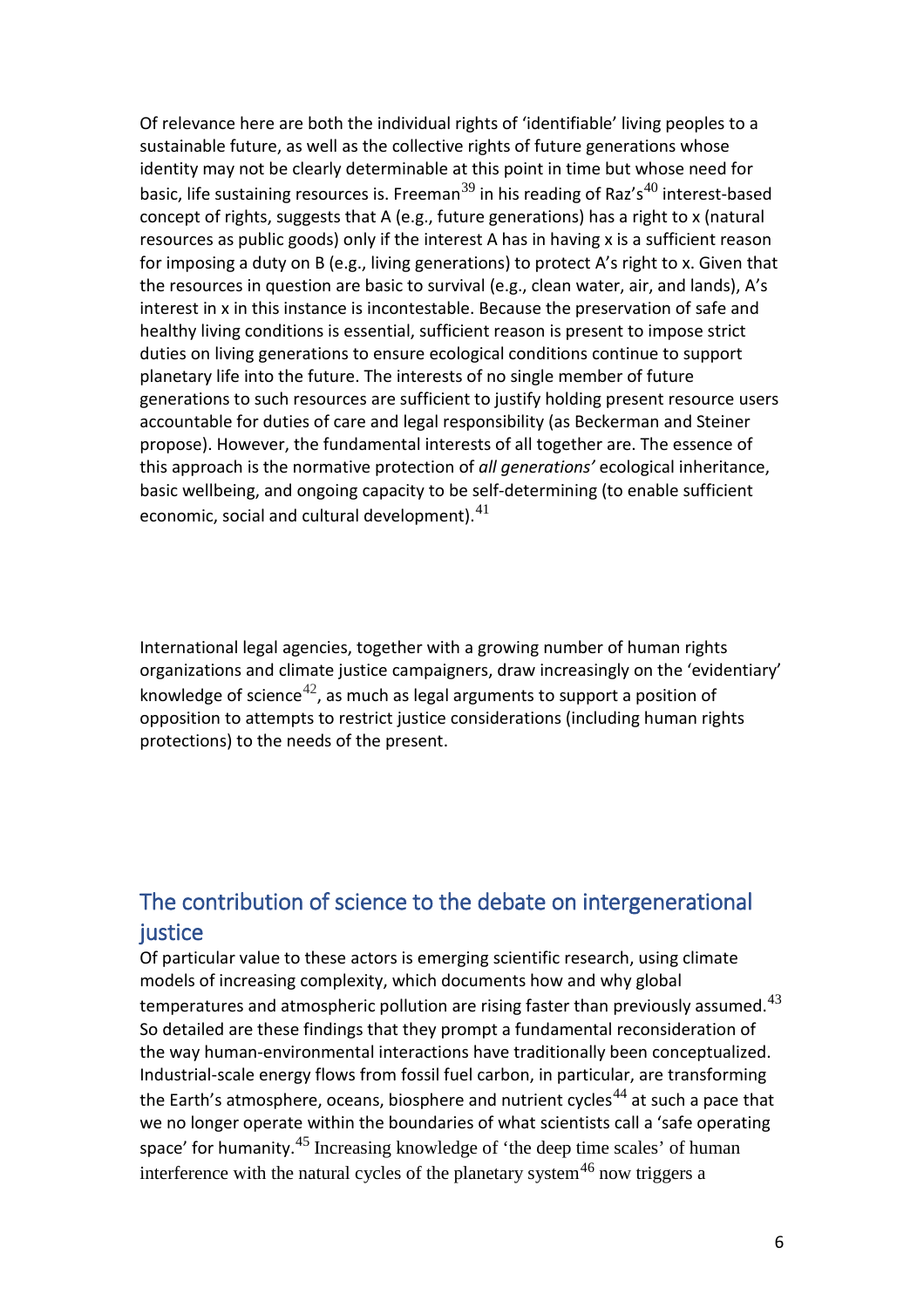fundamental reconsideration of the long-term justice dimensions of such practices. [47](#page-18-15) For instance, with greater understanding of how environmental harms unfold across multiple time frames (and implicate many generations of victims), the realization is that those who contribute to escalating rates of GHG pollution and those who endure its worst effects do not necessarily co-exist within the same time period. Carbon dioxide concentrations in the atmosphere, for instance, cause global warming and global mean sea levels (GMSL) to rise for centuries.<sup>[48](#page-19-0)</sup> Every so-called present point in environmentally destructive practices is one with the potential to reach far beyond the here and now. Similarly, scientists are able to show how the pollution practices of previous generations have had a long-lived 'forcing effect' on present climate conditions.<sup>[49](#page-19-1)</sup> Polluters actively shape the ecological circumstances of the future (the effects of atmospheric pollution on ocean acidification, drought conditions, or land fertility, for instance, more often than not, unfold gradually). The realization, therefore, is that presence is not a prerequisite for the imposition of environmental harm since such harm can be shown to unfold across a wider time scale than just the here and now.

The 'deep time' of ongoing eco-destruction thus necessitates a newer understanding of ecological agency, one that critically re-evaluates relevant contexts for the application of principles of justice and understands, on the basis of latest scientific evidence, how our existence is intricately intertwined with multiple others located across space and time. Chakrabarty<sup>[50](#page-19-2)</sup> notes how in the immediate aftermath of the publication of the Fourth Assessment Report of the Inter-Governmental Panel on Climate Change<sup>[51](#page-19-3)</sup>, attention began to shift more substantially to the justice implications of human-made planet vulnerabilities and risks. In particular, the ramifications of a growing lack of symmetry between documented sources of climate harm (geographically and temporally dispersed) and their victims (present *and*  future planetary life). Newer scientific evidence did not offer unequivocal support for the historical co-existence of climate harm doers and their primary victims. Instead, it provided a graphic illustration of how pollution practices outrun their original point of initiation and counter-act what many regard as their original intention (i.e., to advance human progress). Each act of ecological destruction, in fact, could be shown to be part of a larger material circuitry of agency that completes itself only gradually in terms of its effects on the wider planetary system. How then could we continue to claim that those legitimately entitled to claim rights to limited resource reserves could only be those who exist in the present? The type of arguments put forward by Beckerman and Steiner on the necessary co-presence of obligation bearers and valid rights recipients no longer seemed entirely convincing in light of newly emerging empirical truths. As a matter of necessity, models of justice became the subject of greater societal scrutiny. It was only a matter of time before popular understandings of human rights eligibility would be re-examined $52$  and notions of human rights agency redefined.[53](#page-19-5)

In the years since, a matter of growing political and legal relevance is where the boundaries of the just society reside and, relatedly, who ought to be considered its most relevant subjects? Tendencies to accord privilege to the resource rights of presently living generations are subject to dispute, as are the underlining premises of a narrowly defined liability approach to environmental justice (where emphasis is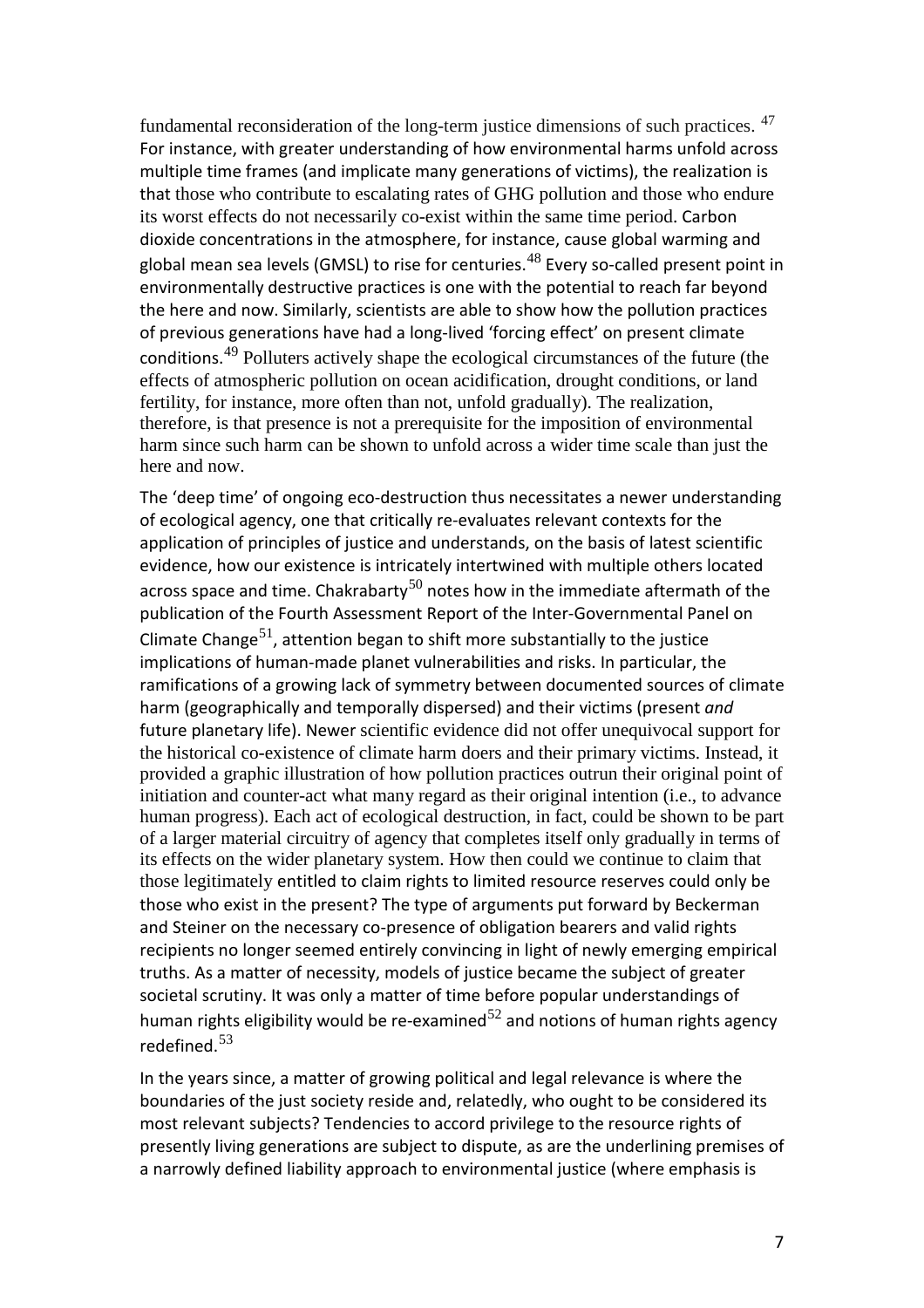placed on the co-presence of obligation bearers and rights holders). In particular, the non-reflexive assumptions of presentism embedded in both prove increasingly unsatisfactory.<sup>[54](#page-19-6)</sup> Today we find ourselves confronted with a series of problems for which a broader perspective is urgently required. No obvious solution presents itself for the problem of climate-induced migration (e.g., no legal protections for its victims), no formal settlement arrangements have been established for communities threatened by rising sea levels or desertification, no comprehensive legal arrangements have been forged to address likely future conflict linked to water shortages or the sharing of trans-boundary rivers sources, to name but a few, chiefly because the source of 'wrongdoing' in each case is not straightforward.

Dispersed acts of climate harm, in terms of their effects on vulnerable peoples and multi-sourced origins, do not reach an end point that is readily identifiable (an implicit assumption of a narrowly defined liability approach to justice). There is a worrying lack of evidence of efforts to grasp these facts or engage in forward planning of a type that targets the deeper, more structurally embedded nature of ecological destruction. Without a more long-range perspectivism on duties, rights and responsibilities, critics argue, climate problems are likely to regress even further.

#### **Grounding the rights of future generations in contemporary legal reasoning**

Philosophical objections and political resistance aside, rights obligations to nonidentifiable future peoples are being asserted in legal discourse on the ground. Furthermore, the 'evidentiary basis' of such rights claims is supported with scientific evaluations of significant long-term ecological destruction. In the final court judgment of the case of the Urgenda Foundation v. Kingdom of the Netherlands, (2015), for example, the Hague District Court upheld the Dutch environmental group, the Urgenda Foundation's right to defend 'the environment without an identifiable group of persons needing protection' in recognition of the sound legal and scientific knowledge base upon which it made its claims of wrongdoing (point 4.6 of proceedings).[55](#page-19-7) Similarly, in the case of *Minors Oposa v. Secretary of the Department of Environment and Natural Resources (DENR*)), the Philippines Supreme Court upheld the plaintiffs' right to defend the rights of present and future generations to a 'balanced and healthy ecology' and acknowledged the relevance of the scientific evidence it provided of long-term damage caused by deforestation.<sup>[56](#page-19-8)</sup>

In the case of Zoe and Stella Foster V. Washington State Department of  $Ecology<sup>57</sup>$  $Ecology<sup>57</sup>$  $Ecology<sup>57</sup>$ , a similar approach was taken to support the argument that the fate of contemporary youth overlaps with that of future generations and for such reasons, a consideration of the interests and rights of both to a clean atmosphere and other collective natural resources goods is compatible with current, legally enforceable rules. Youth campaigners drew on state constitutionally grounded principles of liberty and rights to an environment that is conducive to health and longevity<sup>[58](#page-19-10)</sup>, as well as internationally grounded rights to development and participation<sup>[59](#page-19-11)</sup>, noting how scientific findings provide evidence of their violation. Responsibility for the fulfillment of a minimum resource justice across time was defined in all cases in terms of what is owed to present and future generations whose interests, in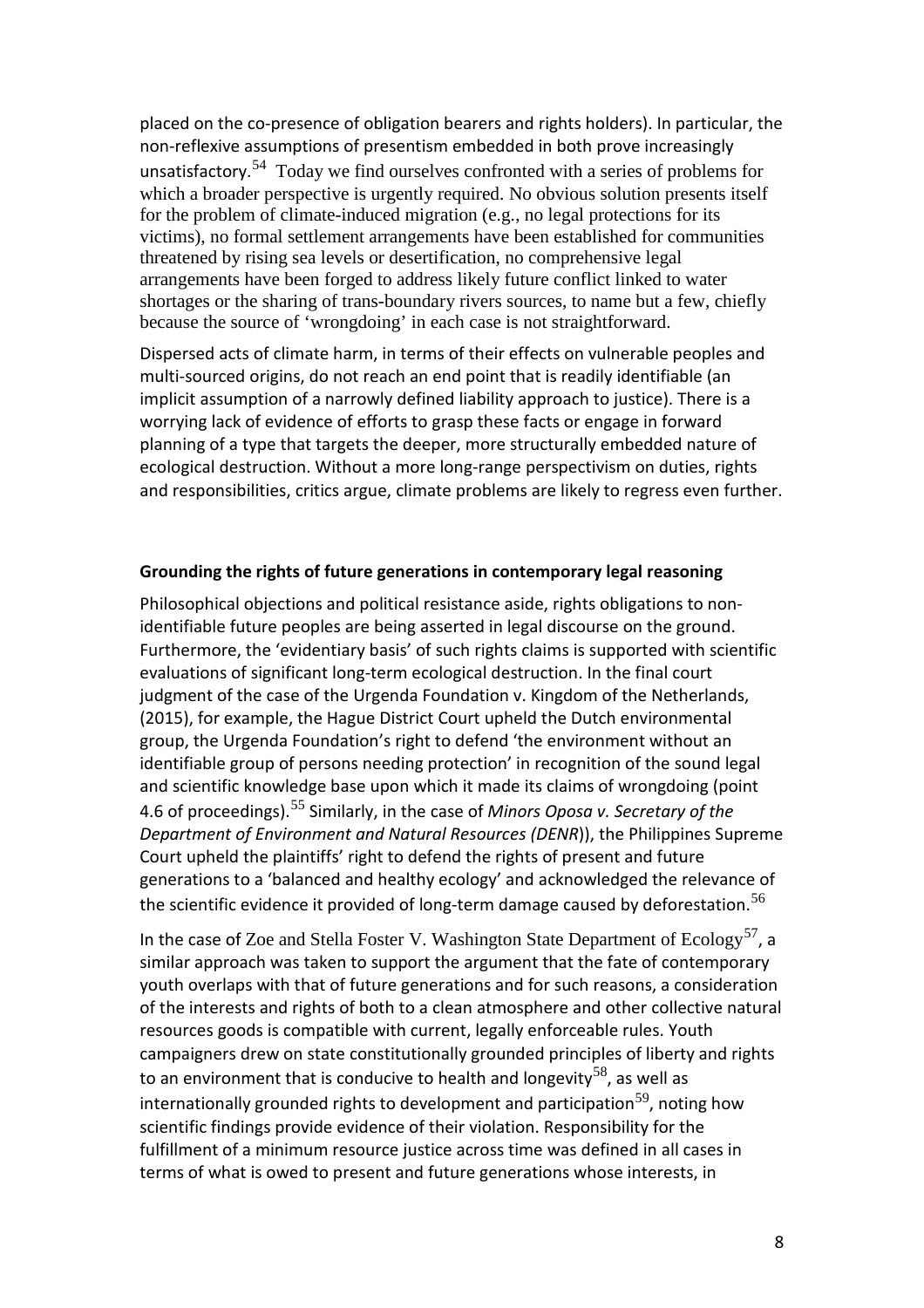hereditary and ecological terms, are connected. This is an approach to resource justice that neither prioritizes nor sidelines the present for the sake of the future but, rather, attempts to address pluri-centric sources of threat to ecological heritage as a project of justice that must extend firmly beyond the present. From this perspective, intergenerational justice cannot be secured through a philosophy of 'each generation to their own', especially when responsibility for climate harms extends across time and is supported by institutional practices that collectively give rise to long-term environmental problems.

Launched in 2011, the global Atmospheric Trust Litigation campaign seeks to defend all peoples' claims to atmospheric resources as transnational public assets in urgent need of protection. Campaigners draw on current scientific research and the doctrine of public trust to advance what they refer to a peoples-centred approach to atmospheric justice. The aim is to force state agencies, via legal challenges, to respond more appropriately to evidence of rising GHG pollution. States are accused of promoting further fossil fuel development and/or failing to control rates of atmospheric pollution or resource depletions and in that, violating 'the fundamental rights of all citizens to be free from government actions that harm life and liberty'. <sup>[60](#page-19-12)</sup> Campaigners draw on the doctrine of public trust to remind states of their obligations to administer, protect, manage and conserve resources held in common (e.g., wildlife, marine resources, forests, fresh water reserves, and in more recent legal applications, the atmospheric commons) for the benefit of all (i.e., present and future generations). The doctrine of public trust has become an important legal resource for campaigners because it mandates affirmative state action to ensure a protection of precious natural resources and in doing so, empowers citizens to question poor management of those resources of immense value to all peoples. To date, Our Children's Trust has partnered with youth and legal expert teams in the US, the UK, Norway, the Netherlands, Belgium, the Ukraine, Pakistan, Uganda, and India to advance this campaign.

One more recent legal case is that brought before the Superior Tribunal of Bogota in Colombia in January 2018 by twenty-five plaintiffs, aged seven to twenty-six, and human rights group Dejusticia (the first Latin American lawsuit defending the rights of future generations). The main grievance is the ongoing deforestation of the Colombian Amazon (the most bio-diverse region in the world) and the risks this poses to peoples' rights to a safe, healthy and sustainable living environment.  $^{61}$  $^{61}$  $^{61}$  The government is accused of failing to uphold these rights commitments and not taking necessary steps to reduce rates of deforestation, as agreed under the Paris Agreement in 2015. Responsibility for the initiation of corrective action is therefore said to rest firmly with the state, constitutionally obliged to protect the interests of all members (present and future) and ensure policy compliance with international agreements. Dejusticia (2018) describes recent successful challenges in the US and the Netherlands as inspiring this newer legal campaign and encouraging a spirit of solidarity amongst youth everywhere in their efforts to protect their 'collective reality' (i.e., an endangered future).

Overall, the type of interpretive work generated through this bridging of political realities, legal norms (the doctrine of public trust, the 'no harm rule' in international law and human rights) and scientific evidence on the state of environmental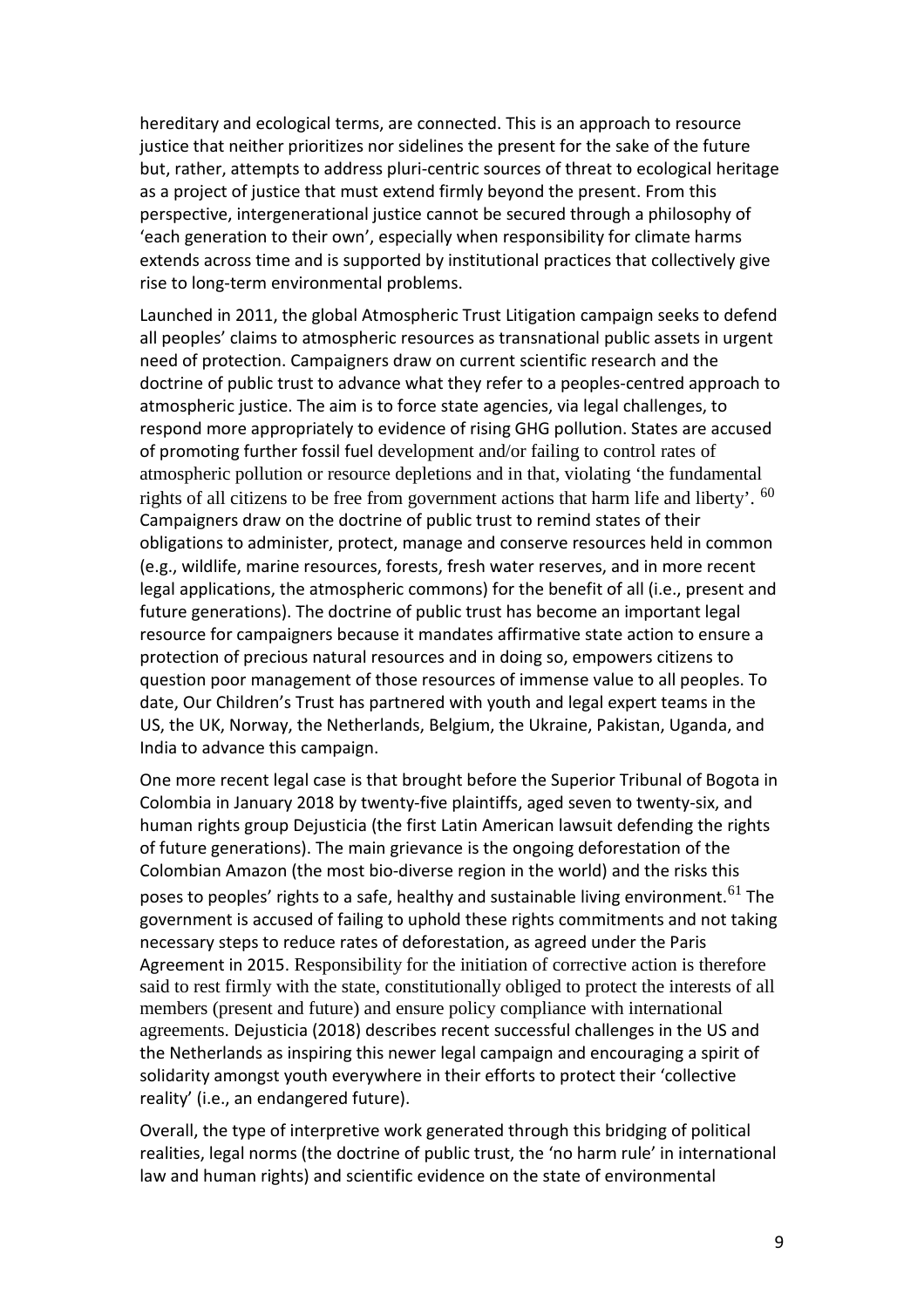conditions ensures that prevailing institutional readings of justice standards never fully exhaust the full range of interpretive possibilities, as a component of these standards always remain open to new movements for change. Law, for instance, is tested against the burden of proof of deepening ecological destruction, the rightness claims of competing actors, the value orientations of contemporary publics, as well as technical-pragmatic claims as to how best to attain common goals (e.g., planetary wellbeing) in ways that compel a revision of the common laws governing rational beings.<sup>[62](#page-20-1)</sup> Human rights to health, freedom, and life are endogenized inside specific regional, local, or national settings and, subsequently, externalized as new perspectives on such rights are dialogically produced and spread across other contexts internationally. As this type of communicative work emerges around issues of intergenerational justice, the question that arises more frequently today is whether a rights status should be accorded to future generations? The growing willingness of courts to upgrade the interests of future generations in shared natural resources to the status of a right signals something about changes occurring more generally in societal standards of justice. It also suggests a greater clarity is beginning to emerge on the practical and long-term goal of human rights obligations, that is, to give long-term direction to a legally recognized responsibility to protect and sustain human communities into the future, especially under conditions of growing ecological adversity.

Harmful acts of resource destruction may occur at a distance and during a time period when the primary victim is not yet born, but this does not take from duties to ensure that 'due regard' is shown towards 'the human rights and fundamental freedoms' of such peoples (Article 2 of the UN Declaration on the Responsibilities of Present Generations Towards Future Generations)<sup>[63](#page-20-2)</sup>, including a right to legal representation.  $^{64}$  $^{64}$  $^{64}$  We may be uncertain at this point as to what the good life will mean for peoples of the future, or how precisely populations will adapt to living under harsh ecological conditions. However, we do know two basic facts. First, what basic resources populations need to survive and, second, given their finite and precious nature, our responsibilities to ensure such resources are protected. Since future generations are helpless to change what is forced upon them (e.g., a compromised eco-system), it is incumbent on living peoples to impose lesser risks than are currently being created through drilling, ocean trawling, fracking, and similarly destructive practices. Since these practices directly impact upon the health of the planet, they inevitably will also impact upon the health of future generations and restrict the range of choices available to them (e.g., choices as to where to live (habitable lands), what crops will grow, the distribution of freshwater supplies, illnesses and diseases caused by cumulative atmospheric pollution, etc.). It is essential we do not act as if the effects of today's extreme levels of resource extraction do not matter.

The fact that future peoples cannot impose constraints on current rates of resource depletion does not take from obligations to respect their rights to resources.  $^{65}$  $^{65}$  $^{65}$ Article 4 of the UNESCO Declaration on the Responsibilities of the Present Generations Towards Future Generations refers to obligations 'to bequeath to future generations an Earth which will not one day be irreversibly damaged by human activity'.<sup>[66](#page-20-2)</sup> Article 5 stresses the need to preserve 'for future generations resources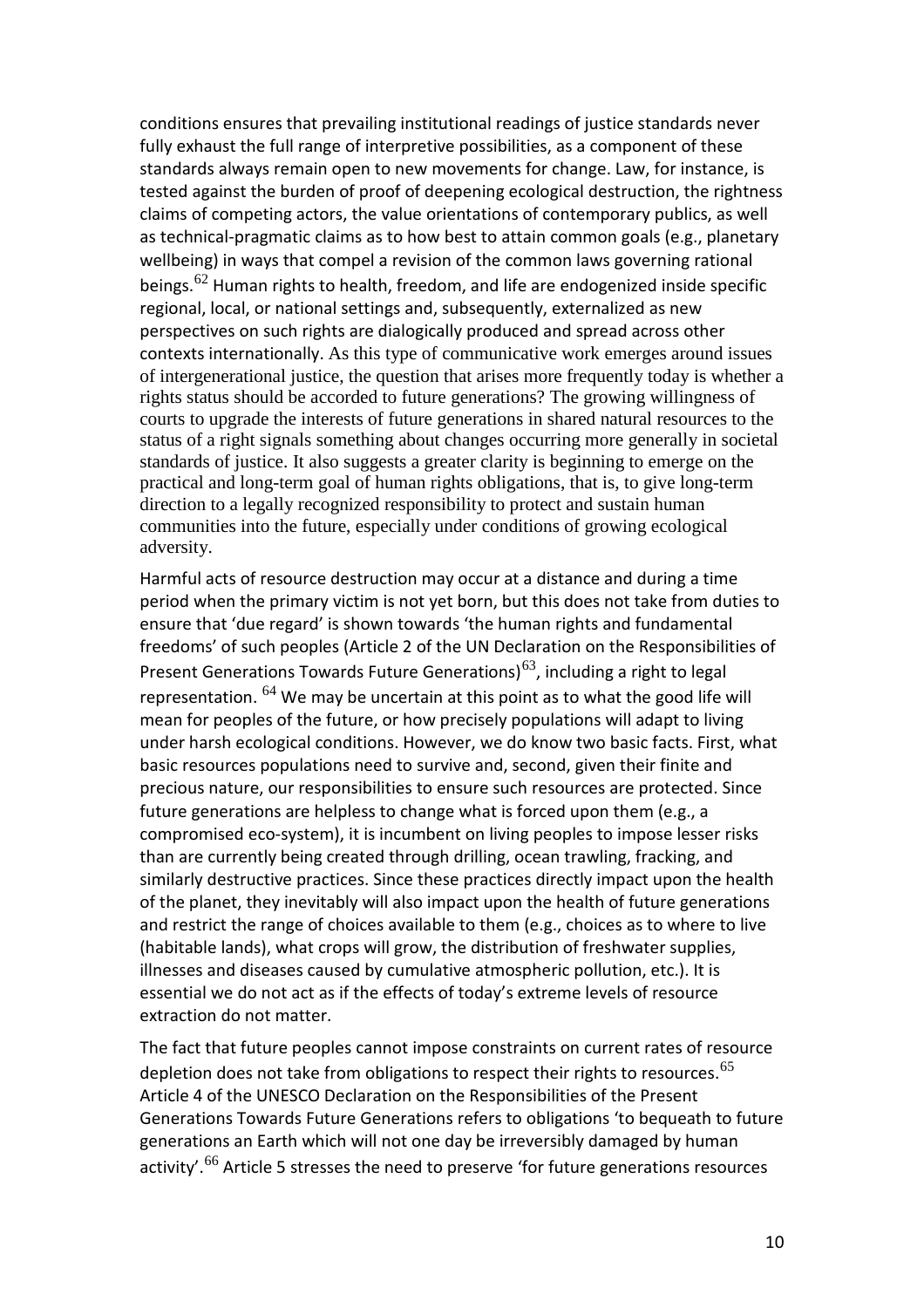necessary for sustaining human life and development'. Because persons belonging to future generations are recognized as having of this moment certain rights by the UNESCO Declaration of the Human Rights of Future Generations and the Rio Declaration (Principle 3)[67](#page-20-2), both offer clarification as to why the welfare *and rights* of future peoples must be protected. Article 2 of the Convention on Biological Diversity<sup>[68](#page-20-2)</sup> highlights the importance of exploiting biological diversity in a 'sustainable' manner and at a rate that does not lend itself to long-term decline. The potential of ecosystems, it adds, must be maintained 'to meet the needs and aspirations of present and future generations'.

Of relevance here are both the individual rights of 'identifiable' living peoples to a sustainable future, as well as the collective rights of future generations whose identity may not be clearly determinable at this point in time but whose need for basic, life sustaining resources is. Freeman<sup>[69](#page-20-2)</sup> in his reading of Raz's<sup>[70](#page-20-2)</sup> interest-based concept of rights, suggests that A (e.g., future generations) has a right to x (natural resources as public goods) only if the interest A has in having x is a sufficient reason for imposing a duty on B (e.g., living generations) to protect A's right to x. Given that the resources in question are basic to survival (e.g., clean water, air, and lands), A's interest in x in this instance is incontestable. Because the preservation of safe and healthy living conditions is essential, sufficient reason is present to impose strict duties on living generations to ensure ecological conditions continue to support planetary life into the future. The interests of no single member of future generations to such resources are sufficient to justify holding present resource users accountable for duties of care and legal responsibility (as Beckerman and Steiner propose). However, the fundamental interests of all together are. The essence of this approach is the normative protection of *all generations'* ecological inheritance, basic wellbeing, and ongoing capacity to be self-determining (to enable sufficient economic, social and cultural development). $71$ 

What more recent legal discourse on intergenerational justice makes clear is that human rights law cannot be interpreted in a manner that is time specific. The 'equal and inalienable rights of all members of the human family<sup>[72](#page-20-2)</sup> transcend the temporal frame of the present and include all generations of humanity. Under such law, we are bound by rights duties even if the corresponding rights holder is absent at this point in history.<sup>[73](#page-20-3)</sup> The understanding, therefore, is that future peoples have present rights and further, that such rights have a foundation in existing law. Just as geographical location is thought to have no moral relevance (in principle) to the application of universal human rights, equally, location in time is said not to provide sufficiently rational grounds for dismissing claims that future peoples possess rights (particularly relevant in light of the discovery of the 'deep time' of anthropogenic ecological destruction and the 'deep justice' implications of the same). Without temporal or geographical specification, universal rights to liberty, health or development are defended behind a 'veil of ignorance'<sup>[74](#page-20-4)</sup>, that is, without knowledge of the specific circumstances or characteristics of relevant parties to these rights (e.g., race gender, age, nationality or social position). Equally, a lack of knowledge of the specific identity of future peoples no longer provides sufficiently rational grounds for dismissing efforts to extend principles of democratic justice to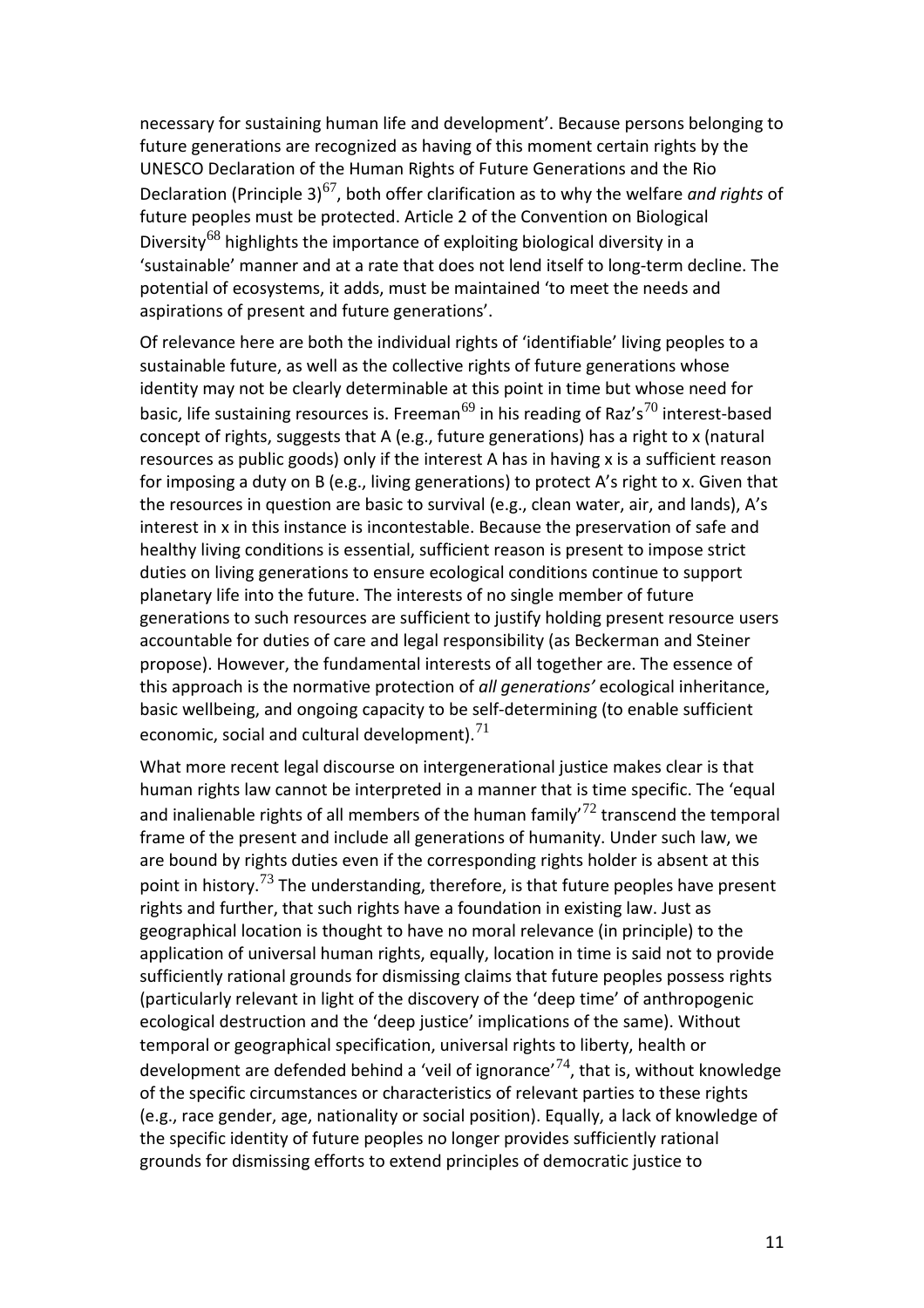unspecified future others.<sup>[75](#page-20-5)</sup> The fact that future victims of cumulative anthropogenic climate destruction and present-day wrongdoers do not always overlap in time is of limited relevance in this instance. Of greater importance is the fact that 'we can affect for better or worse, right now<sup>[76](#page-20-6)</sup> the ecological circumstances and wellbeing of future generations. The fact that this power is not being used constructively to lessen the imposition of ecological burdens on future peoples is deeply problematic, chiefly because it violates duties to transfer to new generations at least as much (and safe) resource wealth as inherited from previous ones<sup>[77](#page-20-7)</sup>, as well as legal obligations to do the same. The type of common property reasoning that guides such a definition of duties, rights and interests, of course, runs contrary to the acquisitional logic of a capitalism 'without limits'<sup>[78](#page-20-8)</sup>, with its emphasis on private ownership rights (contractually grounded) and market imperatives. This is perhaps the main reason why the corporate world so vehemently opposes the institutional relevance of a public trust doctrine, with its emphasis on forests, rivers, minerals and other resources as a common heritage and, more generally, intergenerational interpretations of rights.

In spite of opposition, the possibility of grounding human rights inter-generationally and formulating justice in deeper temporal terms is something that could be said to be already articulated in law (albeit largely implicitly at present). References to future generations and a responsible use of natural resources are evident across a range of legal instruments, some of which are mentioned above, but, also, a significant number of state constitutions. In the case of the latter, references tend to be either general provisions for the protection of future peoples, or more specific references to the natural environment, prone as it is to intergenerational misconduct. While some constitutional provisions focus on the rights of each citizen to environmental protection<sup>[79](#page-20-9)</sup>, others specify the right of 'every person' to an environment that is conducive to health and emphasize that 'this right will be safeguarded for future generations as well'. $^{80}$  $^{80}$  $^{80}$  Others still focus on the responsibilities of the state to act as a guardian of the resource commons. Article 20a of the German constitution, for example, defines the role of the state as protecting 'the natural living conditions' of all, including 'future generations'. $81$ Similarly, the constitutions of the Netherlands and Switzerland include a government mandate to fulfill responsibilities towards future peoples.

Collectively, such legislation is an important acknowledgement of states' commitments to preserving opportunities for peoples to survive an exhaustion of the Earth's finite natural resource reserves.<sup>[82](#page-20-12)</sup> Second, it validates a legal prohibition of practices that knowingly disadvantage or harm the interests of present and future peoples. Third, it acknowledges the 'equal concern and respect we owe to all humans, regardless of where and when they may have been born'.<sup>[83](#page-20-13)</sup> Future justice campaigners<sup>[84](#page-20-14)</sup> point to the necessity of acknowledging the strongly practical relevance of such legislation and the importance of countering moves on the part of the corporate world, especially, to minimize obligations to future generations, as well as efforts to make human rights eligibility dependent on property rights. As a corrective, these actors stress the dual role of all generations as beneficiaries of the conservation efforts of previous ones and as trustees of common ecological heritage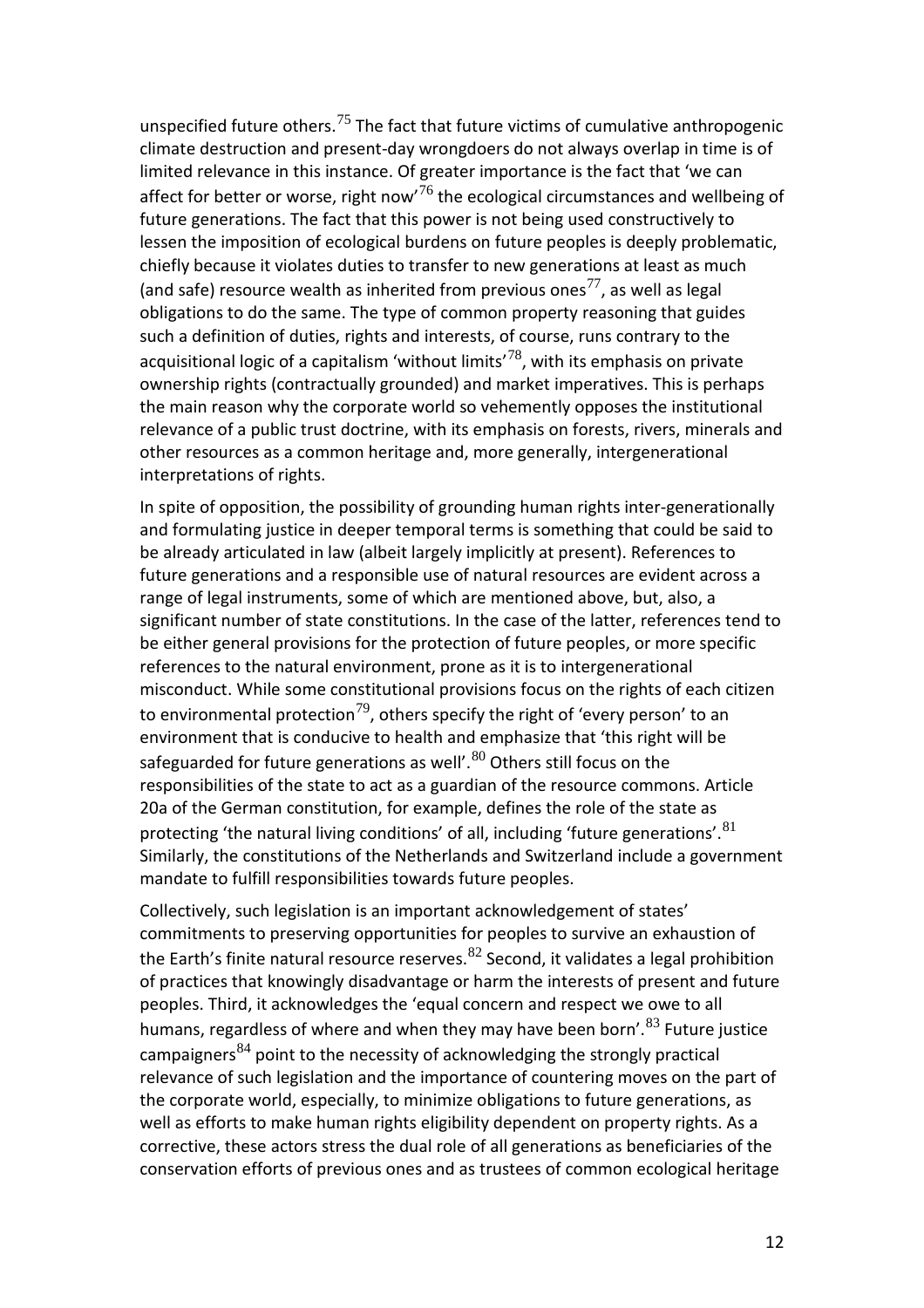for generations to come.<sup>[85](#page-20-14)</sup> As WildEarth Guardians<sup>[86](#page-20-14)</sup>, a US-based eco-justice campaign group, assert: 'We don't inherit the Earth from our parents; we borrow it from our children'. Arguably, the legal grounds on which a deeper, intergenerationally relevant justice framework could be built are already present, if the will to actualize them is present. Certainly, the momentum to do so is growing.

## **Prospects for a deep justice framework: Substituting 'political presentism' for a 'democratic futurism'**

Putting a deep justice framework into practice, however, requires that certain practical issues be addressed first. At present, it is not entirely clear how living generations can ensure that future ones will have sufficient opportunities, resources, and a quality of life at least as good as that enjoyed by their predecessors given that pollution effects unfold gradually. Also, a responsible regulation of intergenerational conduct raises serious questions about what development practices can be defined as 'acceptable' and in line with international human rights regulations? For many, the best way to determine 'acceptable development practices' is to first decipher what is unacceptable. For actors such as Greenpeace  $87$ , World Future Council  $88$  and Friends of the Earth Europe<sup>[89](#page-20-16)</sup>, Arctic drilling, razing the rainforests, or the bottom trawling of oceans, as practices that cause 'serious widespread and long term harm to the health, safety, or survival of future generations' are unacceptable. The World Future Council goes so far as to describe these practices as equivalent to 'crimes against future generations'. The definitional boundaries of legal interpretations of 'crimes against humanity' are deliberately extended here to include future peoples, as is the traditional, narrow interpretation of liability (i.e., that we are liable only for harms imposed on peoples in the legal present). Significant damage to the world's ecosystems, leading to interference with the peaceful enjoyment of its resources, is said to be a concern of all of humanity and the gravity of this destruction is such that when it occurs, all generations are injured, both present and future. Particular emphasis is placed on the protection of the atmosphere, the oceans, seas beyond territorial waters, and the Arctic, all of which are recognized as *Res nullius* in law, that is, as resources that belong to no one and, therefore, should not be sites for commercial exploitation and state rivalry, yet are threatened by both. From this ecological perspective, 'crimes against humanity' arise when there is a connection between repeated acts of destruction and a significant deterioration in the quality of common resources over time (i.e., present and future).

If future generations were to be officially recognized as a relevant legal subject in legislation governing crimes against humanity, in what configuration would intergenerational rights be evoked to advance a deeper framework of ecological justice? Second, how would a judgment be made regarding 'unacceptable' levels of ecological harm (i.e., constituting specifically 'crimes' against present and future humanity) when sources of harm are often dispersed across multiple action sequences and generations? Third, how would excessive violations of the rights of future generations be addressed? In raising these issues, I wish to highlight the importance of addressing the procedural, as much as the interpretive dimensions of intergenerational justice. The fact that future generations are referenced across a range of existing legal instruments (including state constitutions, international declarations and conventions) is not, arguably, in itself sufficient to ensure necessary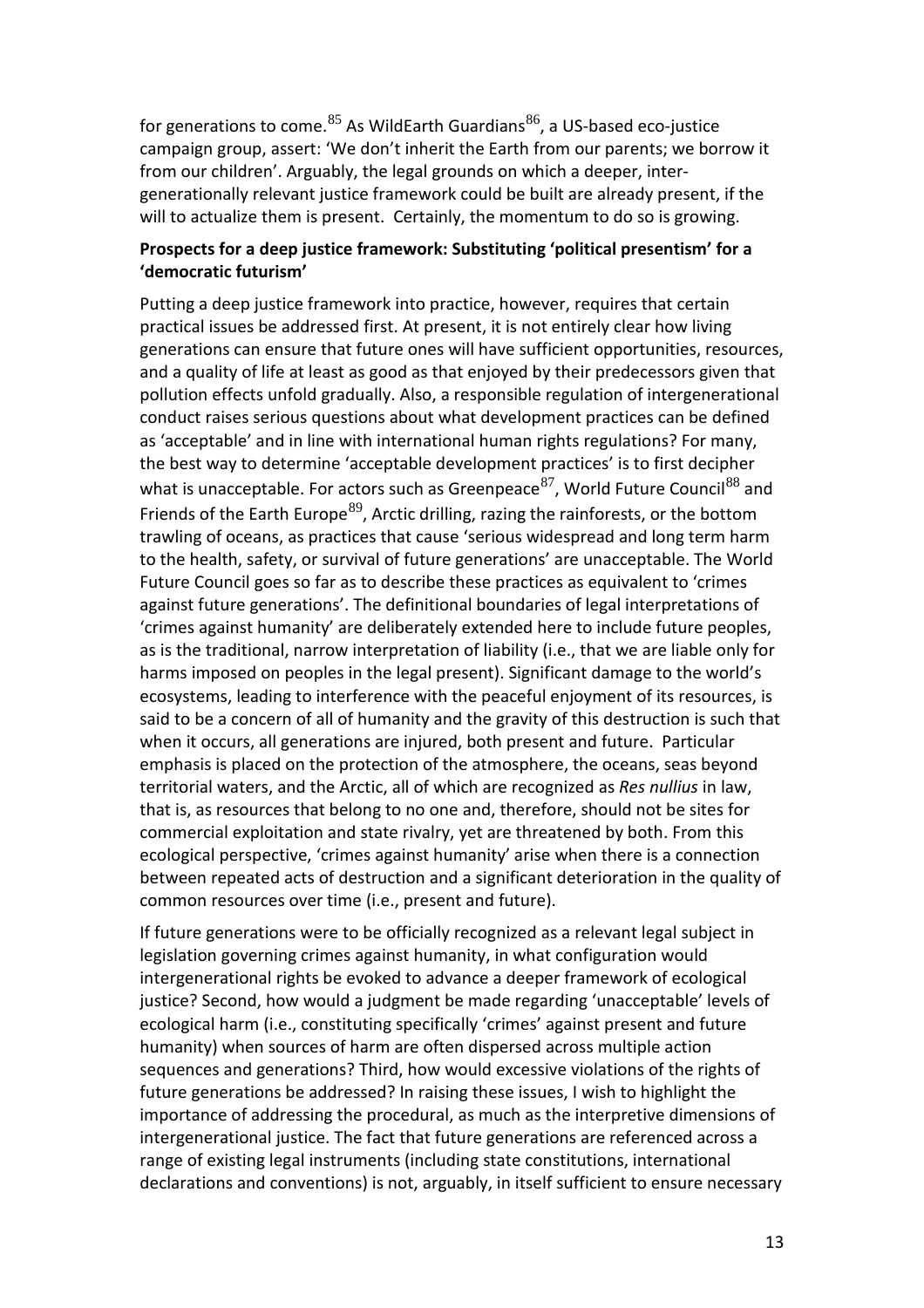changes will occur in procedures of justice, or result in better decision-making outcomes (e.g., the implementation of a series corrective measures, the banning of certain pollutants, or the immediate revision of non renewable energy targets downwards in recognition of the detrimental effects of burning further fossil fuels on global warming). An underlining bias towards the present as the most relevant context of justice remains in tact. For a deeper justice framework to become more institutionally viable, 'political presentism' $^{90}$  $^{90}$  $^{90}$  must be challenged and a type of 'democratic futurism' explored instead. The latter would embrace a more anticipatory approach to climate justice where manageable thresholds of CO2 emissions are planned for and enforced with the future firmly in mind, and a critical loss of specific possibilities for justice, freedom, human flourishing, and selfdetermination consciously avoided.  $91$ 

The realization is that intergenerational justice must be a matter of assignable, claimable, institutionalisable and enforceable rights that hold ground across time. It is the responsibility of all states to ensure 'the identification, protection, conservation, presentation and transmission to future generations of the cultural and natural heritage' of this world<sup>[92](#page-21-0)</sup>. Furthermore, the expectation is that states will protect the resource interests of present and future generations in a manner that facilitates the capacities of both to be self-determining, and will do so in a way that respects the rights of all state communities to do the same. The Responsibility to Protect (A/RES/63/308), endorsed by the UN General Assembly in July 2009, clarifies, amongst other things, each sovereign state's responsibility to protect the peoples within its borders from gross violations of human rights. The question being explored at present is whether state endorsed pollution practices represent violations of the responsibility to protect and uphold human rights law?

In principle, when states fail to fulfill such obligations, legal action can be taken against them. While there are no historical precedents to date of cases where the international community has intervened when a state has allowed the natural resource base of its peoples to deplete to grave levels and in that, has violated their rights, there is, nonetheless, a growing number of cases where concerned citizens have taken it upon themselves to hold states legally accountable for neglecting their natural resource interests and human rights (e.g., their rights to health, liberty and development), and failing to safeguard these rights for future generations as well<sup>[93](#page-21-1)</sup>. In that, law offers publics a mechanism with which to realize constitutional rights to challenge government actions deemed harmful to their welfare and achieve greater testimonial justice on matters of profound importance to their future. Importantly, legal challenges are a reminder to states of constitutional requirements to remain open to newer demands of justice, including those emerging amongst growing numbers of aggrieved youth. More generally, legal challenges give us some sense of how 'the social' and 'legal life of rights'<sup>[94](#page-21-2)</sup> continues to evolve, as publics (especially legally engaged ones) try to make sense of the justice dimensions of deteriorating climate conditions worldwide. In the process, new democratic iterations of ideals of freedom, democracy and right are generated and stimulate the justice imperatives of law, especially those requiring states to invest in 'our common future'. <sup>[95](#page-21-3)</sup>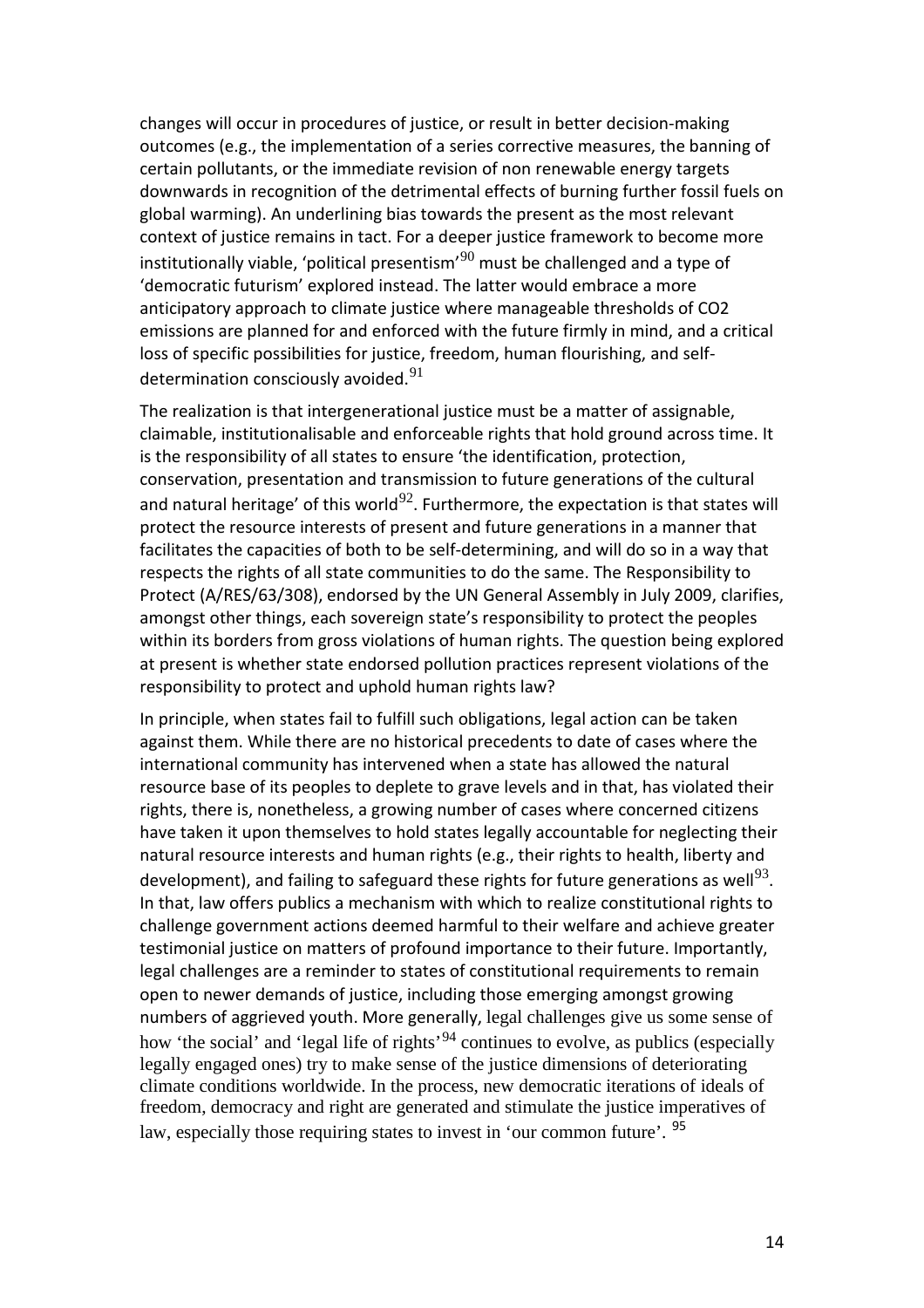## **Conclusion**

In light of the growing relevance of a strongly practical and scientifically grounded critique of traditional institutional approaches to environmental justice (e.g., prioritizing the needs and rights of the present), notions of rights eligibility and human rights agency are evolving. Those most active in pushing for reform are international human rights agencies, in collaboration with youth and future justice campaigners. Together, these actors have embarked on a series of legal challenges of state inaction on pollution control and human rights protection (e.g., rights to health, development and life as relevant to present and future generations). The type of interpretive work generated through such legal efforts as well as wider justice campaigns reaffirms the relevance of human rights to an expanding range climate change issues. This, combined with the increasing tendency for sympathetic court judges to support the constitutional validity of publics' 'climate rights claims' suggests that the type of evaluative frameworks brought to bear on such issues are changing.<sup>[96](#page-21-4)</sup> Cumulatively, these changes hint at new conditions of possibility for a deeper justice framework to emerge, at least in the legal sphere. The settled convictions of traditional state perspectives on pollution practices become an ever more regular object of criticism (e.g., a narrowly defined liability approach to environmental issues), as do established orders of justification that prioritize the interests and rights of some over those of others. New interpretations of reasonableness are beginning to emerge in contexts where legal disputes on matters of environmental justice are resolved. This, together with more recent moves, including the decision of the International Criminal Court (September 2017) to include for the first time concerns about the environment in its range of criminal investigations, would suggest that a degree of institutional learning is under way.

It is publics, however, who generate such new critical insights, at least initially, and insist that the democratic structures of Anthropocene societies address climate harms in a manner that is fair to all concerned. Growing public awareness of the extended nature of ecological degradation (due to a greater public availability of scientific research on pollution levels) triggers a renewal of demands for greater intergenerational solidarity. The temporal direction of accelerating rates of pollution and their cumulative negative effects on health and living conditions create problems of asymmetry in relations of power between generations. Yet, at present, no one is assigned the task of addressing such inequalities. $^{97}$  $^{97}$  $^{97}$  This brings to the fore fundamental issues regarding status inequalities and unfair exclusions that youth coalitions, in particular, insist must be addressed immediately.<sup>[98](#page-21-6)</sup> In principle, all state democratic institutions are open to the possibility of institutional reform in response to such new justice demands. Indeed, a legal normative principle of openness is embedded in most democratic state constitutions (covering all aspects of decisionmaking from legislative, administrative, regulatory through to their operational dimensions) and EU Treaties.<sup>[99](#page-21-7)</sup> Both existing political decision-making and legal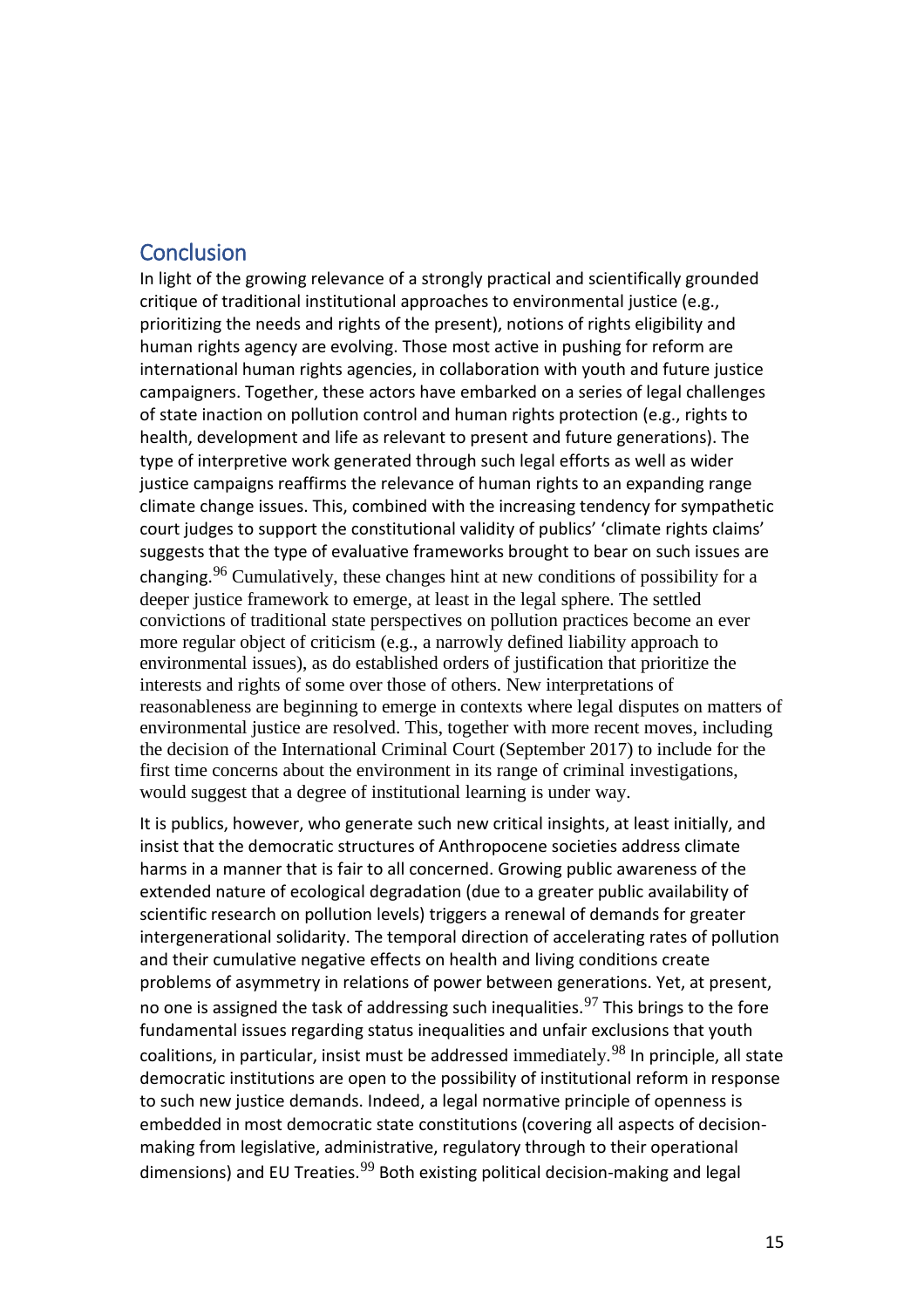frameworks are, therefore, capable of accommodating new justice imperatives. The focus now must be on actualizing these potentials and working towards building more sustainable futures, addressing the uncooperative stance of governments and corporate actors alike, and protecting the rights of present and future generations.

 $\overline{a}$ 

<span id="page-16-4"></span><sup>5</sup> See United Nations (2017) Water, available at<http://www.un.org/en/sections/issues-depth/water/> (accessed 13 March 2017).

<span id="page-16-5"></span><sup>6</sup> I am using M. Wetherell and J. Potter's ('Discourse analysis and the identification of interpretive repertoires', in C. Antaki (ed.) *Analysing Everyday Explanation*. London: Sage, 1988) understanding of interpretive repertoire as a set of culturally familiar arguments (comprising of recognizable themes and tropes) actors draw upon to develop a credible stance on some issue. Repertoires are understood as a social resource in that they are available to all who share a cultural language.

<span id="page-16-6"></span><sup>7</sup> See W. Beckerman, Wilfred (1999) 'Sustainability and Intergenerational Justice', in Dobson, Andrew (ed.) *Fairness and Futurity*, Oxford: Oxford University Press) p. 71.

<span id="page-16-7"></span><sup>8</sup> See H. Steiner (1983) 'The rights of future generations', in D. MacLean, & P. G Brown (eds.) *Energy and the Future*, New Jersey: Rowman & Allenheld) p. 154, 259.

<span id="page-16-8"></span><sup>9</sup> See also A. Gosseries (2008, 'Future Generations' Future Rights', *The Journal of Political Philosophy*, 16(4): 446- 474.

<span id="page-16-9"></span><sup>10</sup> See H. Steiner (1983) 'The rights of future generations', in D. MacLean, Douglas & P. G. Brown (eds.) *Energy and the Future*), p. 154.

<span id="page-16-10"></span><sup>11</sup> See also O. O'Neill (2010) 'A Kantian Approach to Transnational Justice', in Brown, Garrett W. & Held, David (eds.) *The Cosmopolitan Reader*, Cambridge: Polity), 67.

<span id="page-16-11"></span><sup>12</sup> See The Lancet (2017) 'Estimates and 25-year trends of the global burden of disease attributable to ambient air pollution: an analysis of data from the Global Burden of Diseases Study 2015', 389(10082): 1907-1918. (May 2017), [http://www.thelancet.com/journals/lancet/article/PIIS0140-6736\(17\)30505-6/fulltext](http://www.thelancet.com/journals/lancet/article/PIIS0140-6736(17)30505-6/fulltext) (accessed November 20, 2017).

<span id="page-16-12"></span><sup>13</sup> See National Geographic, 'Global Carbon Dioxide Emissions Are Rising Again- Latest Stories', (November 13, 2017)[, https://news.nationalgeographic.com/2017/11/climate-change-carbon-emissions-rising-environment/](https://news.nationalgeographic.com/2017/11/climate-change-carbon-emissions-rising-environment/) (accessed March 2, 2018).

<span id="page-16-0"></span><sup>1</sup> See J. C. Tronto, (1993, *Moral Boundaries: A Political Argument for an Ethic of Care*, New York: Routledge), p. 154-5.

<span id="page-16-2"></span><span id="page-16-1"></span><sup>&</sup>lt;sup>2</sup> See Article 1, Declaration on the Responsibilities of the Present Generations Towards Future Generations (1997). <sup>3</sup> Article 3, ibid.

<span id="page-16-3"></span><sup>4</sup> Food and Agriculture Organization, International Fund for Agricultural Development (2016, World Food Program, 'The State of Food Insecurity in the World 2015. Strengthening the Enabling Environment for Food Security and Nutrition', Rome: FAO, available at <http://www.fao.org/3/a4ef2d16-70a7-460a-a9ac-2a65a533269a/i4646e.pdf> (accessed: 19 September 2016).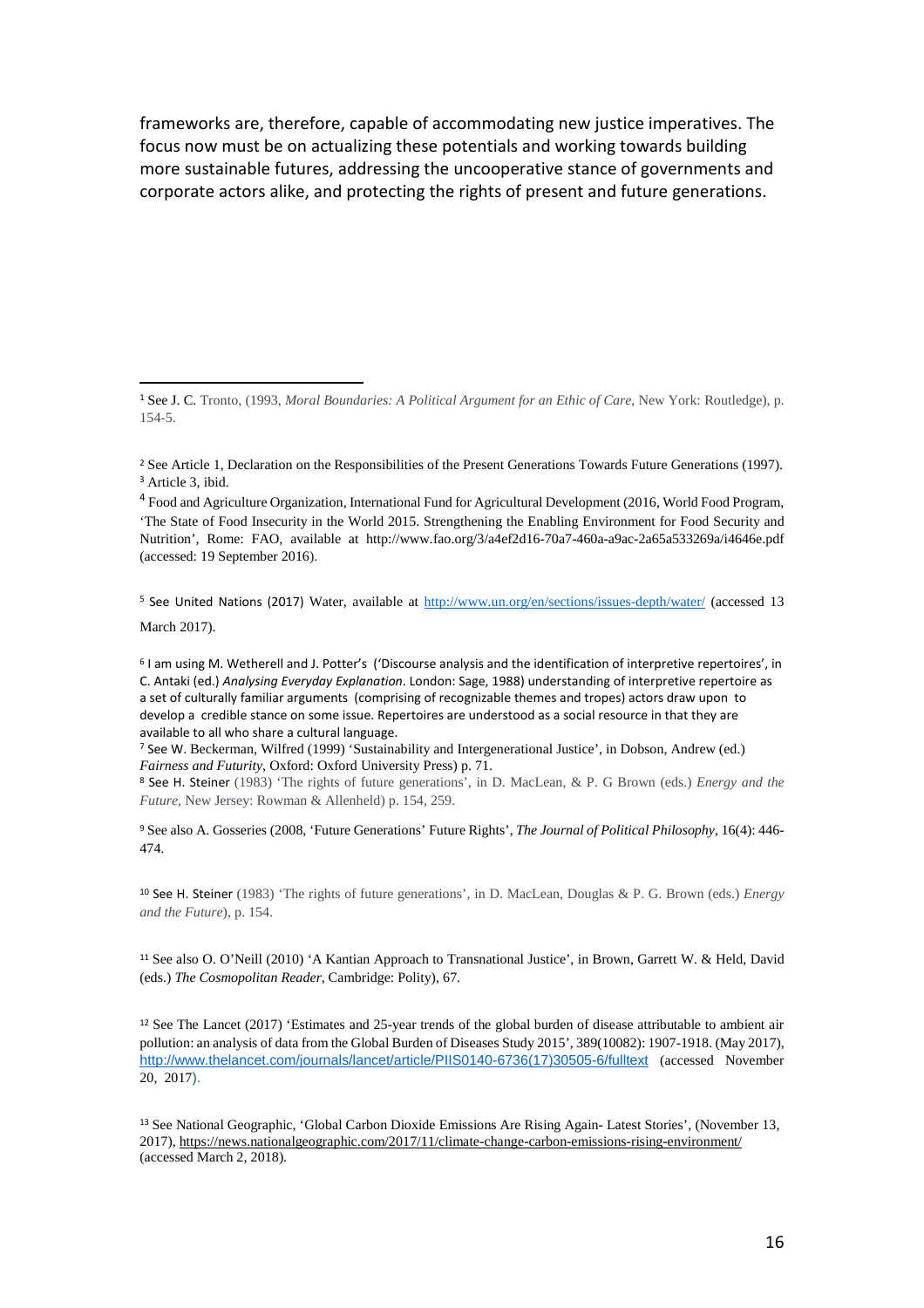<span id="page-17-0"></span> 14 See, for example, V. R. Barros et al., (2014, Climate Change 2014: Impacts, Adaptation, and Vulnerability. Part B: Regional Aspects, Contribution of Working Group II to the Fifth Assessment Report of the Intergovernmental Panel on Climate Change, Cambridge: Cambridge University Press); Also, Cropwatch (2016, 'Impacts of Extreme Heat Stress and Increased Soil Temperature on Plant Growth and Development', online at <http://cropwatch.unl.edu/2016/impacts-extreme-heat-stress-and-increased-soil-temperature-plant-> (accessed: 8 August 2016).

<span id="page-17-1"></span><sup>15</sup> Declaration on the Responsibilities of Present Generations Towards Future Generations, Article 4, (1997), <http://www.ohchr.org/EN/Issues/Education/Training/Compilation/Pages/15.DeclarationontheRespons> (accessed March 2, 2018).

<span id="page-17-2"></span><sup>16</sup> See W. Beckerman & J. Pasek, *Justice, Posterity and the Environment* (Oxford: Oxford University Press, 2001), 14.

<span id="page-17-3"></span><sup>17</sup> See W. Beckerman (1999, 'Sustainability and Intergenerational Justice', in Dobson, Andrew (ed.) *Fairness and Futurity*, Oxford: Oxford University Press), 86-87.

<span id="page-17-4"></span><sup>18</sup> Ibid., p. 9.

<span id="page-17-5"></span><sup>19</sup> World Bank (2011) 'Human Rights and Climate Change: A Review of the International Legal Dimensions', available at the contract of the contract of the contract of the contract of the contract of the contract of the contract of the contract of the contract of the contract of the contract of the contract of the contract of t

<http://siteresources.worldbank.org/INTLAWJUSTICE/Resources/HumanRightsAndClimateChange.pdf> (accessed: 25 July 2016), p. 47.

<span id="page-17-6"></span><sup>20</sup> Ibid, p. 10.

<span id="page-17-7"></span><sup>21</sup> Ibid., p. 10.

<span id="page-17-8"></span><sup>22</sup> United States (2009) 'Observations by the United States of America on the relationship between climate change and human rights', available a[t www.ohchr.org/Documents/Issues/ClimateChange/Submissions/USA.pdf](http://www.ohchr.org/Documents/Issues/ClimateChange/Submissions/USA.pdf) (accessed March 14, 2017).

<span id="page-17-9"></span><sup>23</sup> Ibid., p. 4.

<span id="page-17-10"></span><sup>24</sup> See, for example, World Bank Group (2017, 'Energy and Environment',

http://www.worldbank.org/en/research/dime/brief/energy-environment: p. 1); See also World Bank Group (2013, 'Thirsty Energy'[, http://www.worldbank.org/en/topic/sustainabledevelopment/brief/water-energy-nexus\)](http://www.worldbank.org/en/topic/sustainabledevelopment/brief/water-energy-nexus), 1-2.

<span id="page-17-11"></span><sup>25</sup> See also W. Beckerman (1999), 71.

<span id="page-17-12"></span><sup>26</sup> International Covenant on Economic, Social and Cultural Rights, 1966, Article 12; Convention on the Rights of the Child, 1989 (Article 24),

<http://www.ohchr.org/EN/ProfessionalInterest/Pages/CRC.aspx> (accessed 2 March 2018).

<span id="page-17-13"></span><sup>27</sup> International Covenant on Economic, Social and Cultural and International Covenant on Civil and Political Rights (1966), Common Article 1[, http://www.ohchr.org/en/professionalinterest/pages/ccpr.aspx](http://www.ohchr.org/en/professionalinterest/pages/ccpr.aspx) (accessed March 2 2018).

<span id="page-17-14"></span><sup>28</sup> United Nations Universal Declaration of Human Rights (1948)[, http://www.un.org/en/universal-declaration](http://www.un.org/en/universal-declaration-human-rights/)[human-rights/](http://www.un.org/en/universal-declaration-human-rights/) (accessed 2 March 2018).

<span id="page-17-15"></span><sup>29</sup> Especially the failure to curb soaring global rates of GHG emissions. In the years since the Earth Summit in Rio and the signing of the first UN Framework Convention on Climate Change (1992) when parties pledged to stabilize 'greenhouse gas concentrations in the atmosphere at a level that would prevent dangerous anthropogenic interference with the climate system' (UNFCCC, Article 2), levels of CO2 emissions have soared (2013 Global Carbon Project Report (September 19, 2014),<http://cdiac.ess-dive.lbl.gov/GCP/carbonbudget/2013/> (accessed March 2, 2018) . In March 2015, scientists reported that monthly global average atmospheric concentrations of carbon dioxide exceeded 400 parts per million for the first time in three million years (in the mid-Pliocene era), a figure subsequently surpassed in September 2016 when concentrations increased to 403.3 parts per million, thereby leading the way for further significant increases in global warming and projected sea level rises (UN World Meteorological Organization, 'WMO confirms 2016 as hottest year on record, about 1.1oC above pre-industrial level (January 18, 2017), [https://public.wmo.int/en/media/press-release/wmo-confirms-2016-hottest-year-record-about-11%C2%](https://public.wmo.int/en/media/press-release/wmo-confirms-2016-hottest-year-record-about-11%C2%25) (accessed 2 March, 2018).

<span id="page-17-16"></span><sup>30</sup> See UN Report of the Secretary-General to General Assembly 'Intergenerational solidarity and the needs of future generations' (August 15, 2013),

<span id="page-17-17"></span>

| https://sustainabledevelopment.un.org/content/documents/2006future.pdf (accessed March 3, 2018), 5.                        |        |    |     |    |         |                          |     |        |        |  |  |
|----------------------------------------------------------------------------------------------------------------------------|--------|----|-----|----|---------|--------------------------|-----|--------|--------|--|--|
| <sup>31</sup> P. Alston (2015, 'Extreme Poverty and Human Rights', Report of the Special Rapporteur on Extreme Poverty and |        |    |     |    |         |                          |     |        |        |  |  |
| Human                                                                                                                      | Rights | to | the | UN | General | Assembly.                | -64 | August | 2015). |  |  |
| http://www.un.org/en/ga/search/view_doc.asp?symbol=A/70/274                                                                |        |    |     |    |         | $\overline{\phantom{0}}$ | See | more   | at:    |  |  |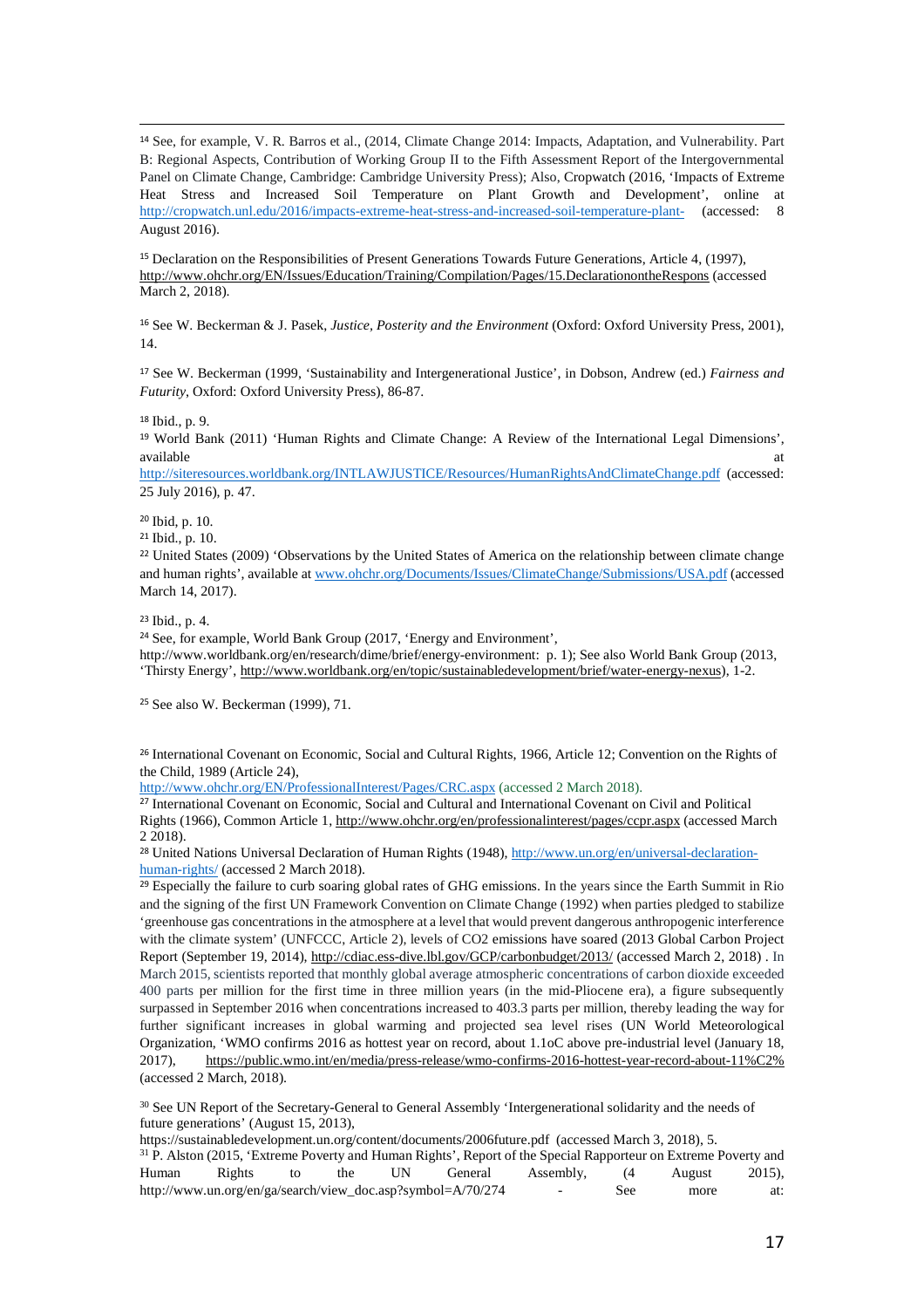j [http://www.ohchr.org/EN/NewsEvents/Pages/DisplayNews.aspx?NewsID=16517&LangID=E#sthash.tkxTQ8C3.d](http://www.ohchr.org/EN/NewsEvents/Pages/DisplayNews.aspx?NewsID=16517&LangID=E#sthash.tkxTQ8C3.dpuf) [puf](http://www.ohchr.org/EN/NewsEvents/Pages/DisplayNews.aspx?NewsID=16517&LangID=E#sthash.tkxTQ8C3.dpuf) (accessed March 14, 2017).

<span id="page-18-0"></span><sup>32</sup> Human Rights Watch, 'World Bank: Dangerous Rollback in Environmental and Social Protections', 4 August 2015, <https://www.hrw.org/news/2015/08/04/world-bank-dangerous-rollback-environmental-social-protections> (accessed 1 August 2016).

<span id="page-18-1"></span>**<sup>33</sup>** See World Bank, 'Environmental and Social Framework: Setting Environmental and Social Standards for Investment Project Financing' (July 2015), [http://www.worldbank.org/en/programs/environmental-and-social](http://www.worldbank.org/en/programs/environmental-and-social-policies-for-projects/brief/the-environment-and-social-framework-esf)[policies-for-projects/brief/the-environment-and-social-framework-esf](http://www.worldbank.org/en/programs/environmental-and-social-policies-for-projects/brief/the-environment-and-social-framework-esf) (accessed March 2, 2018).

<span id="page-18-2"></span><sup>34</sup> See Centre for International Environmental Law (CIEL) 'NGO Response: Proposed World Bank standards represent dangerous setback to key environmental and social protections' (22 July 2016), <http://www.ciel.org/news/safeguard-policy-endangers-rights/> (accessed March 1, 2018).

<span id="page-18-3"></span><sup>35</sup> For example, Constitution of Japan (Article 11, Chapter III) (1946), <http://www.solon.org/Constitutions/Japan/English/english-Constitution.html> (accessed August 4, 2017).

<span id="page-18-4"></span>**<sup>36</sup>** See UNESCO Declaration on the Responsibilities of the Present Generations Towards Future Generations (1997), Article 4,

[http://www.ohchr.org/EN/Issues/Education/Training/Compilation/Pages/15.DeclarationontheResponsibilitiesofthe](http://www.ohchr.org/EN/Issues/Education/Training/Compilation/Pages/15.DeclarationontheResponsibilitiesofthePresentGenerationsTowardsFutureGenerations(1997).aspx) [PresentGenerationsTowardsFutureGenerations\(1997\).aspx.](http://www.ohchr.org/EN/Issues/Education/Training/Compilation/Pages/15.DeclarationontheResponsibilitiesofthePresentGenerationsTowardsFutureGenerations(1997).aspx) (accessed March 2 2018).

<span id="page-18-5"></span><sup>37</sup> Rio Declaration (1997) Principle 3 <http://www.un.org/documents/ga/conf151/aconf15126-1annex1.htm> (accessed March 2, 2018).

<span id="page-18-6"></span>38 Convention on Biological Diversity (1992) Article 2, <https://www.cbd.int/doc/legal/cbd-en.pdf> (accessed March 2 2018).

<span id="page-18-7"></span><sup>39</sup> M. Freeman, 'Are there collective human rights?', *Political Studies*, XLIII: 25-40 (1995), 30.

<span id="page-18-8"></span><sup>40</sup> J. Raz's, *The Morality of Freedom* (Oxford: Clarendon, 1986), 166.

<span id="page-18-9"></span><sup>41</sup> Self-determination, as a fundamental principle of human rights law, is considered a norm of jus cogens (a primary rule of international law) and in terms of how it has been defended by the International Court of Justice, as having the status of erga omnes, that is, a human right 'flowing to all' (Parker, 2000).

<span id="page-18-10"></span>**<sup>42</sup>** See, for example, Centre for International Environmental Law (2017) 'Smoke and Fumes: The Legal and Evidentiary Basis for Holding Big Oil Accountable for the Climate Crisis' (November 2017), [www.ciel.org/wp](http://www.ciel.org/wp-content/uploads/2017/11/Smoke-Fumes-Final.pdf)[content/uploads/2017/11/Smoke-Fumes-Final.pdf](http://www.ciel.org/wp-content/uploads/2017/11/Smoke-Fumes-Final.pdf) (accessed February 28, 2018).

<span id="page-18-11"></span><sup>43</sup> See IPCC Fifth Assessment Report (2013); Taylor, Patrick and Holdren, John P. Clouds and the Earth's Radiant Energy System (CERES) 'What happens in the Arctic doesn't stay on the Arctic' (2015), <https://ceres.larc.nasa.gov/> (accessed March 2, 2018).

<span id="page-18-12"></span><sup>44</sup> See M. R. Raupach & J. G. Canadell (2010, 'Carbon and the Anthropocene', *Current Opinion in Environmental Sustainability*, 2), 210-218.

<span id="page-18-13"></span><sup>45</sup> See, for example, P. Goodwin, A. Katavouta, Y. Roussenov, M, Foster, L. Gavin, E. J. Rohling & R. Williams (2018) 'Pathways to 1.5 and 2oC warming based on observational and geological constraints', *Nature Geoscience,*  11), 102-107.

<span id="page-18-14"></span>46D. Chakrabarty (2017, 'The future of the human sciences in the age of humans: A note', *European Journal of Social Theory,* 20(1)), 42.

<span id="page-18-15"></span><sup>47</sup> The discovery that the planetary system has entered the era of the Anthropocene was first announced in 2000 by P.J. Crutzen and F. Stoermer (2000, The 'Anthropocene', Global Change Newsletter, 41, 17). The Anthropocene defines a previously undetected interval in geological history, one thought by scientists to constitute the third division of the Quaternary period (2.6 million years ago to the present). For the first time in the history of the planet, Homo Sapiens have become the primary agent of geological change, altering the Earth's carbon cycles, climate and energy flows exponentially and increasing exposure to finite-planet vulnerabilities. The origins of the Anthropocene are thought to be located in the eighteenth century when the invention of steam technology allowed for the rapid expansion of agriculture and industrialization. However, it was only when certain human initiated activities became a force of global eco destruction from the mid-twentieth century (including the expansion of nuclear energy, fossil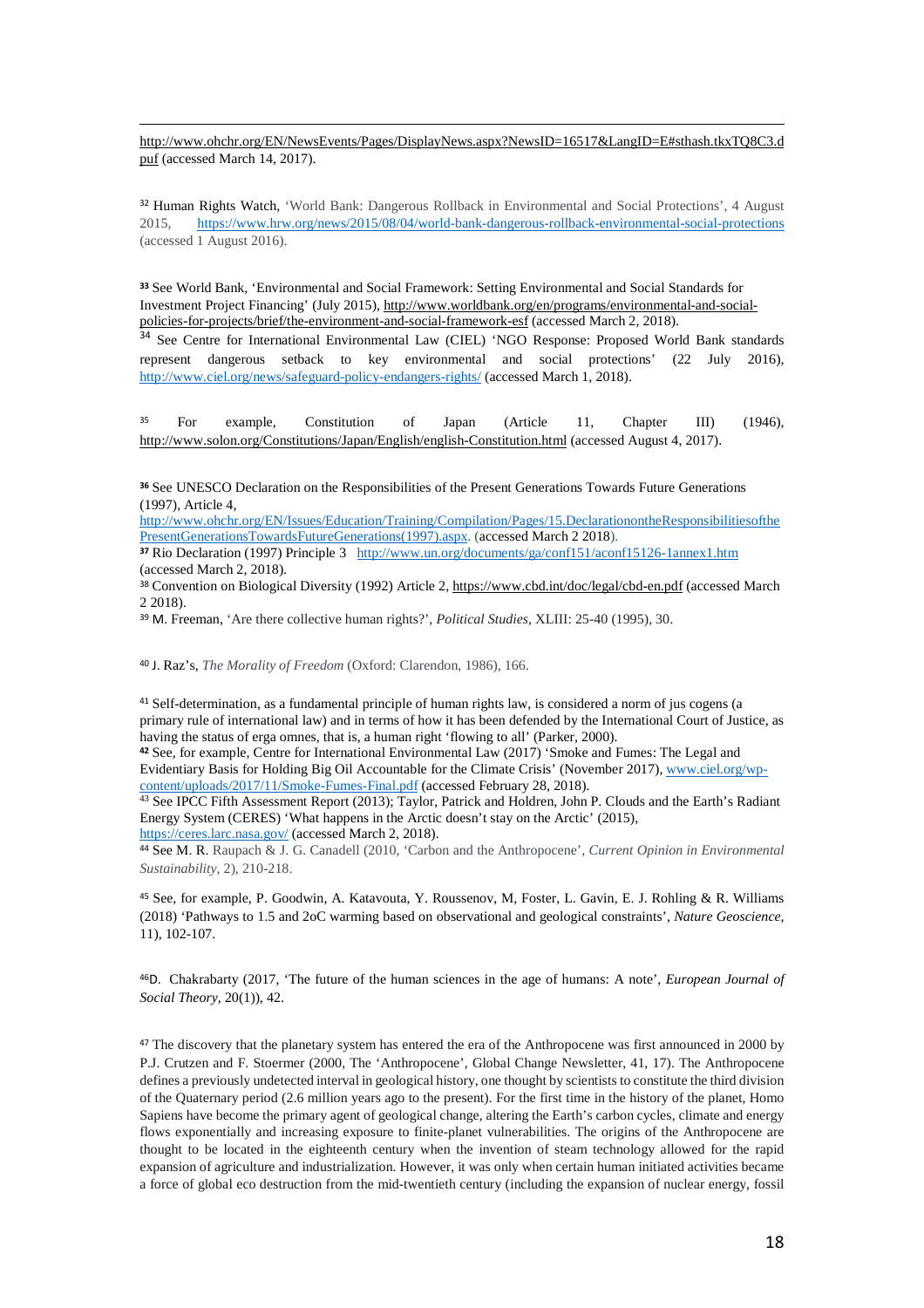fuel combustion, nitrogen and phosphorous in agricultural fertilizers, and subsequently, the spread of micro-plastic particles into waterways and food chains) that the Anthropocene begun to gain real momentum.

j

<span id="page-19-0"></span><sup>48</sup> See IPCC Fifth Assessment Report (2014, Mitigation of Climate Change: Contribution of Working Group III to the Fifth Assessment Report of the Intergovernmental Panel on Climate Change, <http://www.ipcc.ch/report/ar5/wg3/> (accessed July 24, 2017).

<span id="page-19-1"></span>**<sup>49</sup>** NASA (2017) 'Global Climate Change: Vital Signs of the Planet',<http://climate.nasa.gov/causes> (accessed December 20, 2017).

<span id="page-19-2"></span>**<sup>50</sup>** Chakrabarty (2017, 'The future of the human sciences in the age of humans: A note', *European Journal of Social Theory,* 20(1))

<span id="page-19-3"></span><sup>51</sup> Fourth Assessment Report of the Inter-Governmental Panel on Climate Change (2007), IPCC Fourth Assessment Report, [https://www.ipcc.ch/publications\\_and\\_data/publications\\_ipcc\\_fourth\\_assessment\\_report\\_synthesis](https://www.ipcc.ch/publications_and_data/publications_ipcc_fourth_assessment_report_synthesis) (accessed August 3, 2017).

<span id="page-19-4"></span><sup>52</sup> Report of the Office of the United Nations High Commissioner for Human Rights on the Relationship between Climate Change and Human Rights (2009); United Nations (2013) Report of the UN Secretary General, 'Intergenerational Solidarity and the Needs of Future Generations', available at [http://www.futurejustice.org/bolg/guest-contribution/un-report-on-intergenerational-solidarity-and-the-needs-of](http://www.futurejustice.org/bolg/guest-contribution/un-report-on-intergenerational-solidarity-and-the-needs-of-future-generations)[future-generations](http://www.futurejustice.org/bolg/guest-contribution/un-report-on-intergenerational-solidarity-and-the-needs-of-future-generations) (accessed December 15, 2017).

<span id="page-19-5"></span><sup>53</sup> See D. Beyleveld, M. Duwell & A. Spahn (2015, **'**[Why and How Should We Represent Future Generations in](https://www.dur.ac.uk/law/staff/?mode=pdetail&id=4165&sid=4165&pdetail=101697)  [Policymaking?'](https://www.dur.ac.uk/law/staff/?mode=pdetail&id=4165&sid=4165&pdetail=101697), *Jurisprudence* 6 (3)), 549-566.

<span id="page-19-6"></span><sup>54</sup> See D. F. Thompson (2010, 'Representing future generations: political presentism and democratic trusteeship', *Critical Review of International and Political Philosophy* 13(1): 17-37, 18)**,** for example, examines how presentism manifests itself in laws that neglect the long-term environmental implications of current decision-making and disproportionately restricts the question of representation to those present in the here and now. Those most adversely affected by such decision-making are 'not yet citizens' and those who currently lack a political voice. 'Critical resources may have been depleted and environmental treasures spoiled' by the time these actors are in a position to act.

<span id="page-19-7"></span><sup>55</sup> In its final statement on the case of Urgenda V. the Netherlands, the Hague District Court referenced, amongst other legal instruments, Article 3 of the UN Climate Change Convention, noting states obligations to protect the climate system for the benefit of present and future generations and acknowledged: 'In defending the right of not just the current but, also, future generations to availability of natural resources and a safe and healthy living environment', the legal standards invoked by Urgenda are legitimate and its claims 'are allowable to the full extent' (point 4.9). Le Hague District Court Final Decision in the case of the Urgenda Foundation v. Kingdom of the Netherlands, Case Documents (Final Decision, 2015)[, http://climatecasechart.com/non-us-case/urgenda-foundation](http://climatecasechart.com/non-us-case/urgenda-foundation-v-kingdom-of-the-netherlands)[v-kingdom-of-the-netherlands](http://climatecasechart.com/non-us-case/urgenda-foundation-v-kingdom-of-the-netherlands) (accessed February 13, 2018).

<span id="page-19-8"></span><sup>56</sup> Republic of the Philippines Supreme Court, Manila, G.R. No. 101083 July 30, 1993, Minors Oposa, supra note 65, 180. Minors Oposa v. Secretary of the Department of Environment and Natural Resources (DENR) [http://hrlibrary.umn.edu/research/Philippines/Oposa%20v%20Factoran,%20GR%20No.%](http://hrlibrary.umn.edu/research/Philippines/Oposa%20v%20Factoran,%20GR%20No.%25) (accessed March 20, 2017).

<span id="page-19-9"></span><sup>57</sup> Zoe and Stella Foster et al. v. Washington Department of Ecology (December 16, 2015). <https://www.crin.org/en/library/legal-database/zoe-and-stella-foster-et-al-v-washington-department-ecology> (accessed March 3, 2018).

<span id="page-19-11"></span><sup>59</sup> See, for instance, the UN Convention on the Rights of the Child (1989), the European Convention on the Exercise of Children's Rights (1996),<https://rm.coe.int/168007cdaf> (accessed August 3, 2017). European Convention on Human Rights (1950), [http://www.echr.coe.int/Documents/Convention\\_ENG.pdf](http://www.echr.coe.int/Documents/Convention_ENG.pdf) (accessed March 3, 2018). Also, the United Nations Framework Convention on Climate Change, Article 6(a)) which asserts rights to participation, survival, and development.

<span id="page-19-12"></span><sup>60</sup> See, for example, Complaint for Declaratory and Injunctive Relief at 85, Kelsey Cascadia Rose Juliana, Xiuhtezcatl Tonatiuh M. Et Al. v. United States, Barack Obama et al., No. 6:15-cv-01517-TC, August 12, 2015).

<span id="page-19-10"></span><sup>58</sup> See, for example, Constitution of Norway, Article 112; Republic of the Philippines Supreme Court, Manila, G.R. No. 101083 July 30, 1993, Minors Oposa, supra note 65, 180).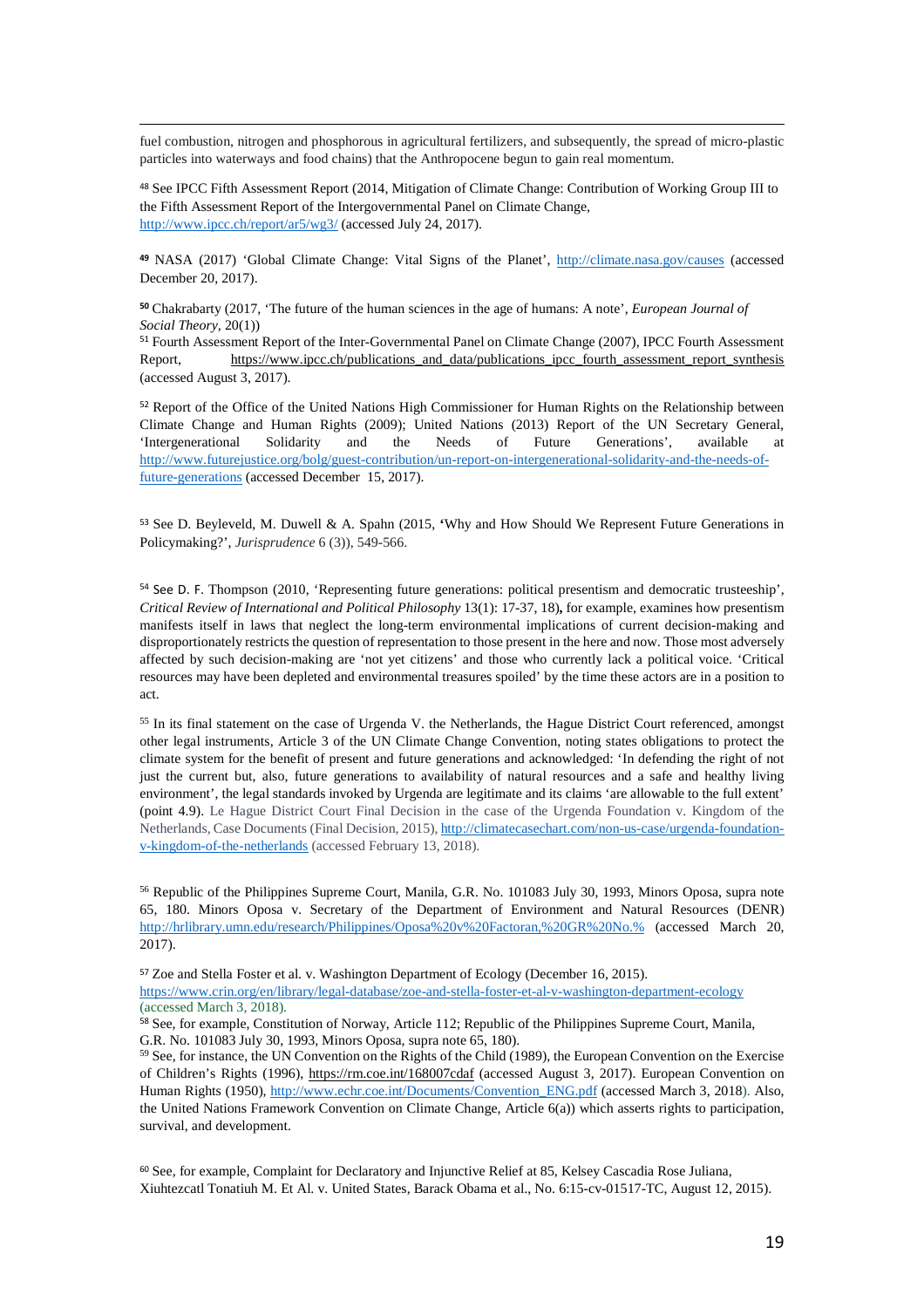<span id="page-20-0"></span> 61 Colombian Constitution, Article 1 & 11, [https://www.constituteproject.org/constitution/Colombia\\_2005.pdf](https://www.constituteproject.org/constitution/Colombia_2005.pdf) (accessed March 2, 2018).

<span id="page-20-2"></span><sup>72</sup> Universal Declaration of Human Rights (1948), <http://www.un.org/en/universal-declaration-human-rights/> (accessed March 2, 2018).

<span id="page-20-3"></span><sup>73</sup> UN, Intergenerational Solidarity and the Needs of Future Generations', 2013:6; See, also V. Muniz-Fraticelli, (Book Review: A Gosseries 'Penser la justice entre les generations: De l'affaire Perruche a la reforme de retraites', *Ethics*, 15, No. 2 (2005): 412-415, 413.

<span id="page-20-4"></span><sup>74</sup> See J. Rawls, *A Theory of Justice* (Harvard: Harvard University Press, 1999), 15-19.

<span id="page-20-5"></span><sup>75</sup> See, for example, the closing argument presented in the case of Urgenda v. the Kingdom of the Netherlands (2015).

For a theoretical account, see J. Reiman, 'Being Fair to Future People: The Non-Identity Problem in the Original Position', *Philosophy & Public Affairs* 35, no. 1: 69-92 (2007), 79.

<span id="page-20-6"></span><sup>76</sup> J. Feinberg, 'The rights of animals and unborn generations', in W. T. Blackstone (ed.) *Philosophy & Environmental Crisis* (Athens, GA: The University of Georgia Press, 1974), 65.

<span id="page-20-8"></span><span id="page-20-7"></span><sup>77</sup> See J. Rawls, *A Theory of Justice* (Harvard: Harvard University Press, 1999), 252. <sup>78</sup> A. Heller, 'Marx and Modernity', *Thesis Eleven,* 8, no. 1 (1984), 44-59.

<span id="page-20-9"></span><sup>79</sup> Article 7 of the Constitution of the Pluri-national State of Bolivia (2009), [https://www.constituteproject.org/constitution/Bolivia\\_2009.pdf](https://www.constituteproject.org/constitution/Bolivia_2009.pdf) (August 4, 2017).

<span id="page-20-10"></span>**<sup>80</sup>** See, for example, Constitution of Norway, Article 112, https://www.stortinget.no/en/In-English/About-the-Storting/The-Constitution/ (accessed March 2, 2018).

<span id="page-20-11"></span><sup>81</sup> Deutscher Bundestag, Basic Law for the Federal Republic of Germany (2014), [https://www.btg](https://www.btg-bestellservice.de/pdf/80201000.pdf)[bestellservice.de/pdf/80201000.pdf](https://www.btg-bestellservice.de/pdf/80201000.pdf) (accessed August 4, 2017).

<span id="page-20-12"></span><sup>82</sup> See UN Secretary General, **'**Report of the UN Secretary General, 'Intergenerational Solidarity and the Needs of Future Generations' (2013: 6)[, http://www.futurejustice.org/bolg/guest-contribution/un-report-on-intergenerational](http://www.futurejustice.org/bolg/guest-contribution/un-report-on-intergenerational-solidarity-and-the-needs-of-future-generations)[solidarity-and-the-needs-of-future-generations](http://www.futurejustice.org/bolg/guest-contribution/un-report-on-intergenerational-solidarity-and-the-needs-of-future-generations) (accessed December 15, 2017).

<span id="page-20-13"></span>83 Ibid., p. 6.

<span id="page-20-14"></span>**<sup>87</sup>** Greenpeace, 'This Far, No Further: Protecting the Arctic from Destructive Trawling' (March 2016), <http://www.greenpeace.org/international/Global/international/publications/climate/2016/This-Far-No-Further.pdf> (March12, 2017).

<span id="page-20-15"></span>**<sup>88</sup>** World Future Council, 'Crimes against Future Generations' (2013) [https://www.worldfuturecouncil.org/crimes](https://www.worldfuturecouncil.org/crimes-against-future-generations/)[against-future-generations/](https://www.worldfuturecouncil.org/crimes-against-future-generations/) (accessed July 31, 2016).

<span id="page-20-16"></span>**<sup>89</sup>** Friends of the Earth Europe, 'Norway bars arctic oil drilling in pristine Lofoten islands' (January 16, 2018), <http://www.foeeurope.org/arctic-oil-drilling-pristine-Lofoten-Islands-barred-Norway-160118> (accessed March 2, 2018).

<span id="page-20-17"></span><sup>90</sup> See D. F. Thompson, ('Representing future generations: political presentism and democratic trusteeship',

*Critical Review of International and Political Philosophy* 13, no. 1, 2010), 18.

<span id="page-20-18"></span><sup>91</sup> A number of constructive proposals along these lines have been presented in more recent years, including the introduction of The Well-being of Future Generations (Wales) Act which obliges public bodies to carry out sustainable development and well-being assessments on their operations, the results of which are published in annual future trends reports to the Welsh Assembly. Another proposal is that made by former UN Secretary General, Ban Ki-Moon, in the 2013 report 'Intergenerational solidarity and the needs of future generations' on the possibility of a new High Commissioner Office for Future Generations being established and short-term thinking in all policy sectors re-oriented towards more long-term goals. The explicit aim in this instance is to ensure that the core principles of the UN Charter and those of the UN's sustainable development goals are merged. The legal rationale for the establishment of such an office would stem from existing international legal commitments to the protection of all

<span id="page-20-1"></span>**<sup>62</sup>** I. Kant, Groundwork for the Metaphysics of Morals, Edited and Translated by A.W. Wood (New Haven & London: Yale University Press, [1785) 2002),164.